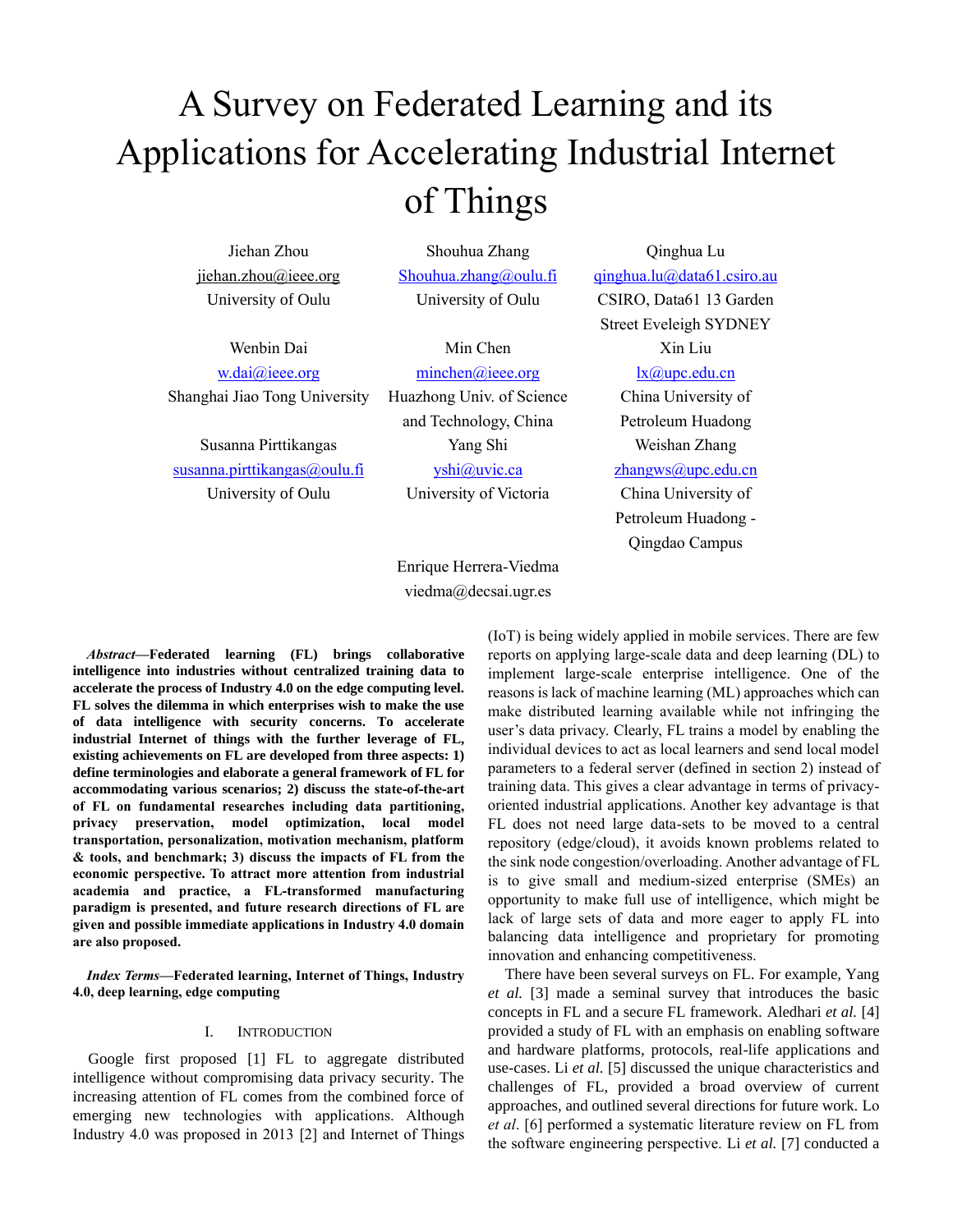review of FL systems, introduced the definition of FL systems and analyzed the system components. Mothukuri *et al.* [\[8\]](#page-10-3) provided a study concerning FL's security and privacy aspects and outlined the areas which require in-depth research and investigation. The early reviews introduced the basic concepts and optimization models of FL. Recently, related platforms and tools are developed, incentive mechanisms are considered, and benchmarks and personalized FL are added as well. The FL architecture needs to be updated as well to accommodate the increasing FL research and development. Meanwhile, it is noted that most FL pioneers come from the fields of the computer and information communication community, and may not put enough emphasis on the communication with industrial engineering, which seriously hinders the application of FL on industrial Internet of Things (IIoT) and the development of IIoT.

Therefore, we revisit this hot topic from the perspective of promoting Industry 4.0, incorporating the consideration from the practice of industrial big data [\[9\]](#page-10-4) and edge computing [\[10\].](#page-10-5) Our contribution in this survey lies in two aspects: a comprehensive investigation of the state of the art on FL, including fundamental and applied research; attracting and aggregating attentions from informatics and industrial expertise to advance the application of FL into Industry 4.0 by presenting our insights on promoting industrial data protection and intelligence.

The remainder of the paper is organized as follows. Section II goes over the origin and development of FL, defines the terminology used in FL and this paper, and describes the FL mechanism in our terminology. Section III reviews the state of the art on fundamental FL and future opportunities. Section IV presents the FL-transformed manufacturing paradigm and reviews the state of the practice on FL and future opportunities, specially in Industry 4.0. Section V concludes the paper and presents the insights for advancing FL studies.

## II. FEDERATED LEARNING

#### *A. Evolution of FL*

FL is one of the future generation of artificial intelligence (AI), and it is also based on the latest stage of information communication technology (ICT) and new hardware technologies. After AlphaGo successfully defeated professional Go players in 2015, AI once again attracted worldwide attention [\[11\].](#page-10-6) ML is a part of AI. ML algorithms build models based on sample data (called "training data") in order to make predictions or decisions without explicit programming [\[12\].](#page-10-7) ML and Data Mining (DM) have a lot of overlap, but ML focuses on prediction based on learned information from training data, while data mining focuses on discovering unknown information in the data. DL is a part of ML based on artificial neural networks with representation learning. Learning can be supervised, semi-supervised or unsupervised. DL has various learning structures, such as deep neural networks, recurrent neural networks and convolutional neural networks. They have been used in machine vision, speech recognition, natural language processing, etc., where

their produced results can be comparable to and surpass the performance of human experts in some cases [\[13\]](#page-10-8)[\[14\].](#page-10-9) Distributed machine learning (DML) is a multi-node-based ML where the master node cooperates with each slave node to train a model in parallel to improve learning performance from large amounts of data [\[15\]](#page-10-10)[\[16\].](#page-10-11) This traditional "centralized" distributed learning still has some drawbacks [\[17\]:](#page-10-12) low efficiency with high transmission cost and lack of privacy preservation which significantly reduce application levels of DL in domains, for example, manufacturing. Besides, limitations on providing enough training data and computing power prevent many industries from adopting ML. Also, most industrial manufacturers would not share their data for security and privacy reasons. FL is a part of DML, which is defined in the next section.

#### *B. Definitions and Terminologies*

FL, also called federated machine learning, is an ML framework that can effectively make use of data and perform ML without having to share local data. Based on the mathematical formulation given in [\[3\]](#page-9-2)[\[7\],](#page-10-2) we refine the following conditions 1) and 2) for describing the accuracy of an FL for facilitating the following discussions. The terms relevant to FL are listed in Table 1. Assume that there are *N* different learners *L* who aim to train the FM together. Each learner is denoted by  $L_i$ , where  $i \in [1,N]$ .  $D_i$  denotes the raw data owned by *L<sup>i</sup>* and participated in FL. For a non-federated setting, put all the data together and use  $D=D_1\cup ... \cup D_N$  to train a model *M*<sub>center</sub>. The predictive accuracy of *M*<sub>center</sub> is denoted as *A*<sub>center</sub>. For another non-federated setting, each learner *L<sup>i</sup>* trains a local model  $LM_i$  with  $D_i$  separately. The predictive accuracy of  $LM_i$ is denoted as  $A_i$ . For the federated setting, all the learners collaboratively train a model  $M_{\text{fed}}$  while each learner  $L_i$  protects its own data  $D_i$  based on its privacy constraint. The predictive accuracy of  $M_{\text{fed}}$  denoted as  $A_{\text{fed}}$  should be very close to  $A_{\text{center}}$ . Formally, let ε be non-negative real number; if

$$
|A_{\text{fed}} - A_{\text{center}}| \leq \varepsilon \tag{1}
$$

$$
A_{\text{fed}} > A_i \left( i \in [1, N] \right) \tag{2}
$$

then we say that the algorithm for FL has ε accuracy loss. Let  $SI_i$  denote the sample id space of  $D_i$ . Let  $X_i$  denote the feature space of  $D_i$ . Let  $Y_i$  denote the label space of  $D_i$ . So, we use  $(SI_i)$ ,  $X_i$ ,  $Y_i$ ) to represent  $D_i$ .

FL itself does not guarantee data privacy. After each round of training, learner *L<sup>i</sup>* will share the local model LM*i*, and other learners or organizer can reconstruct part of *L<sup>i</sup>* 's information based on LM*i*. We propose a privacy measurement method based on reverse reconstruction. Suppose  $X_i = [x_i(1), x_i(2), \ldots]$  $x_i(M_i)$  and  $M_i$  is the feature number of  $X_i$ . The learner  $L_i$ reversely reconstructs  $X_i$ , which is expressed in Equation (3). The learner  $L_j$  or organizer reversely reconstructs  $X_i$ , which is expressed in Equation (4). When the *L<sup>j</sup>* or organizer has no data, it can randomly initialize a dummy *X<sup>j</sup>* and *Yj*.

The privacy measurement of  $L_i$  reconstructing its own original data with LM*<sup>i</sup>* is expressed in Equation (5), and the privacy measurement of others reconstructing the original data of  $L_i$  with  $LM_i$  is expressed in Equation (6). Equation (3) is the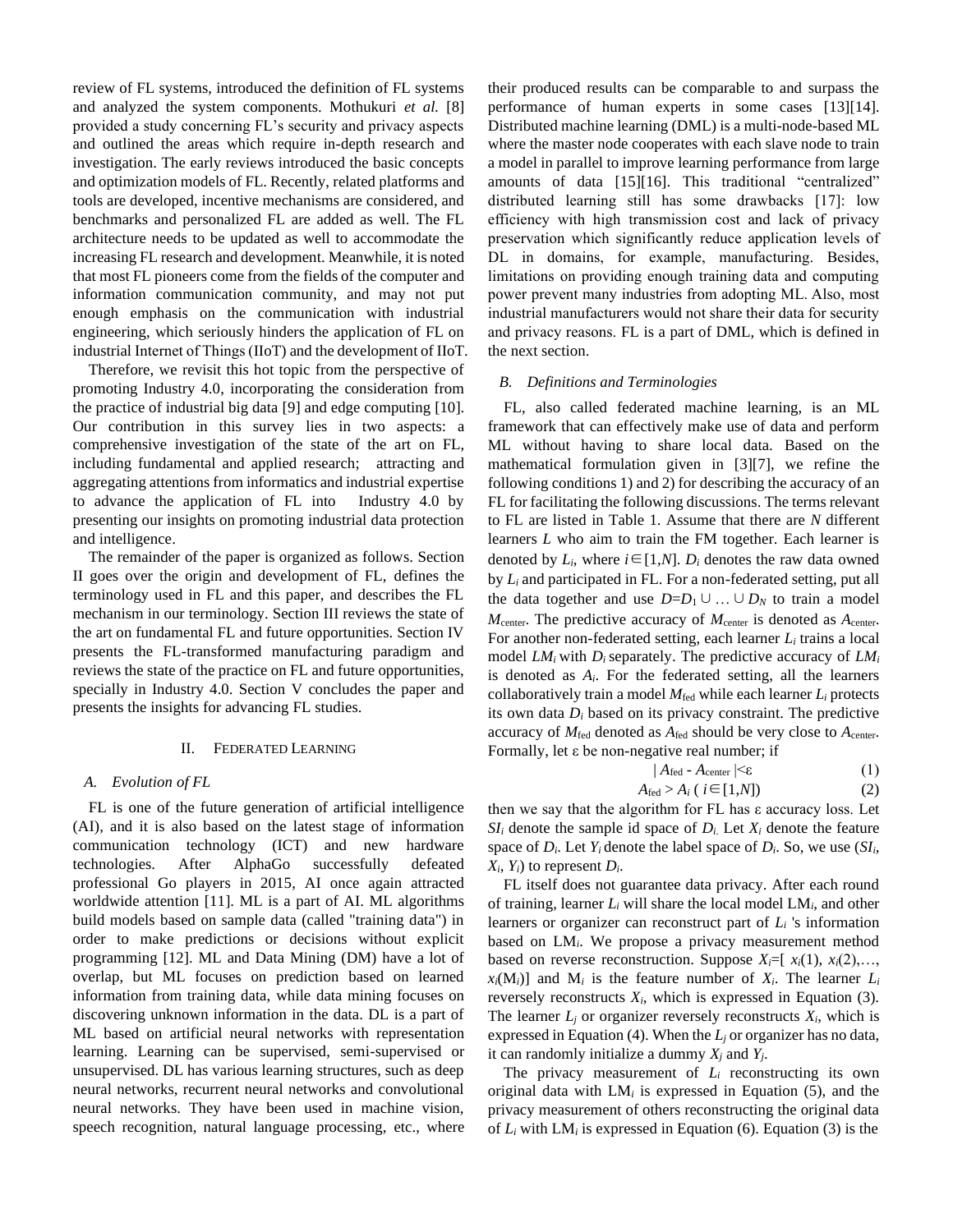benchmark that has the highest similarity.

$$
\hat{X}_{(i\to i)} = \{x_{(i\to i)}(k)|Y_i \xrightarrow{LM_i(k)} x_{(i\to i)}(k), k = 1, 2, \cdots, M_i \tag{3}
$$

$$
\hat{X}_{(j\rightarrow i)} = \{x_{(j\rightarrow i)}(k)|Y_j \xrightarrow{L M_1(k)} x_{(j\rightarrow i)}(k), k = 1,2,\cdots,M_j \ (4)
$$

$$
Privacy(X_{(i)}, \hat{X}_{(i \to i)}) \coloneqq 1 - d(X_{(i)}, \hat{X}_{(i \to i)}) \tag{5}
$$

$$
Pri\text{vacy}(X_{(i)}, \hat{X}_{(j \to i)}) \coloneqq 1 - d(X_{(i)}, \hat{X}_{(j \to i)}) \tag{6}
$$

where *d* denotes the measurement method, such as Euclidean distance. The discussion on the calculation method of FL privacy and *d* is beyond the scope of this paper.

# *C. FL Mechanism*

We first take the industrial equipment health monitoring as a typical example of HFL to describe the procedure of FL (Figure 1) with the above terminologies. It is a common centralized architecture. The decentralized architecture is described in

> Table I The terminologies in FL

|                           | $\frac{1}{2}$                                                                                         |
|---------------------------|-------------------------------------------------------------------------------------------------------|
| Term                      | Denotation                                                                                            |
| data owner                | The user who owns data collected from clients.                                                        |
| learner                   | The <i>data owner</i> that contributes data and                                                       |
|                           | particulates in LM training.                                                                          |
| organizer                 | The user is trusted by <i>learners</i> , who coordinates FL                                           |
|                           | system, coordinating learners to train FM via servers                                                 |
|                           | FMs.<br>and<br>managing<br>It<br>is<br>also<br>called                                                 |
|                           | coordinator/collaborator or third party in literature.                                                |
| beneficiary               | The user who uses FM, may not be a <i>learner</i> .                                                   |
| local model (LM)          | The model is iteratively trained by learners using                                                    |
|                           | local data based on FM model offered by organizer.                                                    |
| federal model             | The model that is iteratively optimized by optimizer                                                  |
|                           |                                                                                                       |
| (FM)                      | based on LMs contributed by learners, which is also<br>called <i>global model</i> in literature [18]. |
| optimizer                 | A general term for the algorithm which is used to                                                     |
|                           | collectively synthesize and optimize LMs.                                                             |
| client                    | A tool platform on <i>learner</i> side, including hardware                                            |
|                           | and software, mainly collecting raw data, training                                                    |
|                           | LMs, transmitting LMs, receiving FMs, storing LMs                                                     |
|                           | and <i>FMs</i> .                                                                                      |
| LM trainer                | A general term for the algorithm for training the                                                     |
|                           | model using local data.                                                                               |
| server                    | The platform for operating system executing FL,                                                       |
|                           | including hardware and software, and mainly                                                           |
|                           | running optimizer, receiving LMs, transmitting FMs,                                                   |
|                           | storing LMs and FMs.                                                                                  |
| LM transmitter            | The technique transmits LMs between client and                                                        |
|                           | server following Service Level Agreements (SLAs).                                                     |
| LM receiver               | The module receives LMs from learners.                                                                |
| data collector            | The module collects raw data, e.g., via the internet                                                  |
|                           | of things.                                                                                            |
| FM transmitter            | The technique transmits <i>FMs</i> between <i>server</i> and                                          |
|                           | client following Service Level Agreements (SLAs).                                                     |
| FM receiver               | The module receives <i>FMs</i> from the <i>server</i> .                                               |
| LM and FM                 | The database stores, replicates, and updates LMs and                                                  |
|                           | FMs.                                                                                                  |
| storage<br>centralized FL | FL is centralized and controlled for building FM by                                                   |
|                           | an <i>organizer</i> with all LMs from learners.                                                       |
| (CFL)                     |                                                                                                       |
| decentralized FL          | Some <i>learners</i> are responsible for collecting LMs                                               |
| (DFL)                     | and building <i>FMs</i> in FL.                                                                        |
| aggregation               | The common algorithm used in FL.                                                                      |
| algorithm (AA)            |                                                                                                       |
| horizontal                | HFL: $X_i = X_i$ , $Y_i = Y_i$ , $SI_i \neq SI_i$ ( $i \neq j$ )                                      |
| federated                 |                                                                                                       |
| learning(HFL)             |                                                                                                       |
| vertical federated        | VFL: $X_i \neq X_j$ , $Y_i \neq Y_j$ , $SI_i = SI_j$ ( $i \neq j$ )                                   |
| learning(VFL)             |                                                                                                       |
| federated transfer        | FTL: $X_i \neq X_j$ , $Y_i \neq Y_j$ , $SI_i \neq SI_j$ ( $i \neq j$ )                                |
| learning(FTL)             |                                                                                                       |

Section III. Suppose that *N* companies are participating in FL. That is, there are *N* learners. The basic learning steps are as follows [\[19\]:](#page-10-13)

1) The organizer chooses an FM and initializes its parameters.

2) The organizer calls FM transmitter to send FM to all the learners participating the learning.

3) FM receiver of  $L_i$  ( $i \in [1,N]$ ) receives and stores it.

4) *L<sup>i</sup>* calls the trainer to train LM*<sup>i</sup>* with local data and FM.

5)  $L_i$  calls LM transmitter to send the LM $_i$  to the organizer.

6) The LM receiver receives each LM*i*.

7) The optimizer updates FM with the aggregation algorithm and the received LMs.

8) Repeat the above step 2 to step 7 until convergence.

Second, we describe a typical example of applying VFL as follows. Suppose that dealer A and company B want to build a sales forecast model for company B's products based on the data owned by both parties. We denote dealer A as  $L_A$  and company B as  $L_B$ . We denote the sales data owned by dealer A as  $D_A$ .  $D_A$ can be represented by (*SI*A, *X*A, *Y*A). We denote the data on product processing owned by company B as  $D_B$ .  $D_B$  can be represented by  $(SI_B, X_B)$ . The basic learning steps are as follows [\[19\]:](#page-10-13)

1)  $L_A$  and  $L_B$  align the sample data with samples' id.

2) *L*<sup>A</sup> and *L<sup>B</sup>* choose an FM. *L*<sup>A</sup> initializes part of the parameters of FM according to  $D_A$ , that is LMA.  $L_B$  initializes part of the parameters of FM according to  $D_{\rm B}$ , that is  $\rm LM_B$ . LM<sub>A</sub> and  $LM_B$  make up all the parameters of FM.

3)  $L<sub>B</sub>$  calls LM trainer for a round of training and sends the result *M*<sup>B</sup> to *L*A and *L*<sup>A</sup> calls LM trainer for a round of training and sends the result  $M_A$  to  $L_B$  [\[3\].](#page-9-2)

4)  $L_A$  calculates the loss  $LS$  and the gradient  $G_A$  with  $M_A$  and  $M_{\rm B}$ .  $L_{\rm B}$  calculates the gradient  $G_B$  with  $M_{\rm A}$  and  $M_{\rm B}$ .

5)  $L_A$  updates  $LM_A$  with  $G_A$  and  $L_B$  updates  $LM_B$  with  $G_B$ .

6) Repeat steps 3-5 until convergence.

Third, a typical example of applying FTL is as follows. Transfer learning aims at shifting knowledge from existing domains to a new domain. When dealer A has sold a small number of company B's products (Figure 1), dealer A and company B still want to build a sales forecast model for company B based on the data owned by both parties. The learning process of FTL is similar to VFL, except that the details of the intermediate results exchanged between A and B are changed [\[3\]](#page-9-2)[\[20\].](#page-10-14)

These three kinds of FL mechanisms can help all participants in the above example make full use of the original data of federation members to realize intelligent sharing based on large-scale data, while protecting the privacy of the original data.

## III. THE STATE OF THE ART ON FL

In this section, we present a comprehensive review and analysis of the fundamental studies on FL in the past two years, excluding the studies of integrating learning paradigms such as unsupervised learning [\[21\]](#page-10-15)[\[22\].](#page-10-16)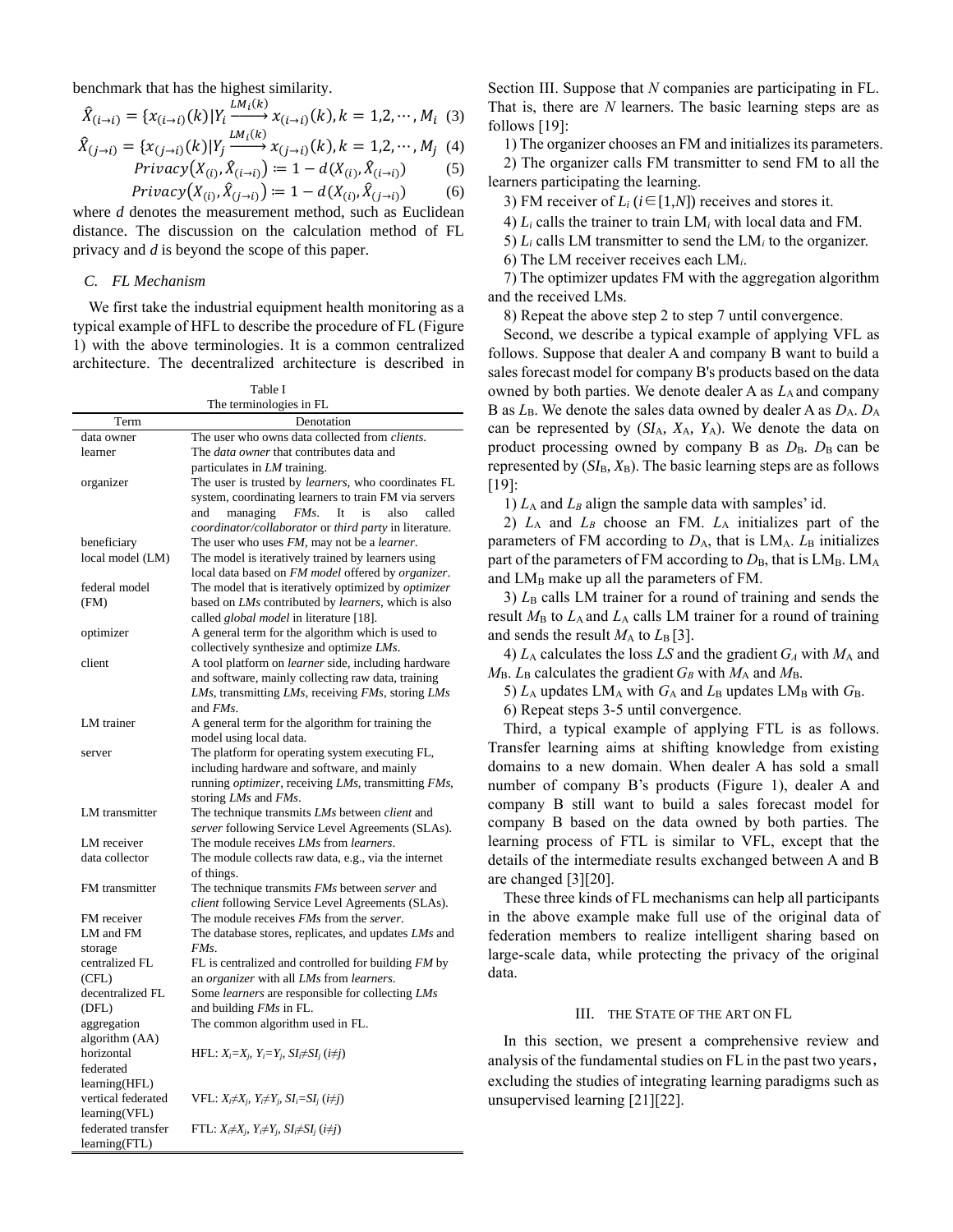

Figure 1. The general FL implementation platform

#### *A. Fundamental research*

#### *Data Partitioning (DP)*

Data partitioning is significant in the learning process. HFL is the most commonly adopted approach in both cross-device and cross-silo scenarios where data can hardly be centralized due to privacy or legal concerns. Cross-device FL aims to train application-centered models from the collaboration of a largescale distributed network, with a massive number of smart devices, whilst cross-silo FL does not allow to share data between involving organizations [\[23\]](#page-10-18)[\[24\].](#page-10-19) In the cross-device setting, HFL handles the situation in product/service design when data analysis is integrated as a feature of the personalized product but with data privacy concerns, e.g., Google's mobile virtual keyboard prediction [\[25\],](#page-10-20) device failure detection [\[26\].](#page-10-21) In the cross-silo setting, HFL has been applied to the case when organizations share the same ML problems but under restricted data sharing policies, e.g., COVID-19 detection using diagnostic images from different medical institutions [\[27\].](#page-10-22) VFL is usually considered in the cross-silo setting when two organizations have the shared set of sample data but different ML objectives [\[3\]](#page-9-2)[\[28\]](#page-10-23)[\[29\]](#page-10-24)[\[30\],](#page-10-25) e.g., between a bank and an insurance company located in the same city, or between smart refrigerators and smart air conditioners produced by different manufacturers. In the cross-silo setting, when the participating organizations (usually only two organization involved) only have the partial shared set of sample space or feature space, transfer learning techniques [\[31\]](#page-10-26) can be adopted in FL to train models collaborativel[y \[31\]](#page-10-26)[\[32\]](#page-10-27)[\[33\]](#page-10-28)[\[34\].](#page-10-29)

#### *Privacy Preservation (PP)*

Data privacy is still the major challenge of FL since it is possible to leak private information through analysis on updates of local model parameters or gradients [\[6\]](#page-10-1)[\[35\].](#page-10-30) There are mainly two ways to address this issue: secure multiparty computation and differential privacy. Homomorphic encryption is a technique to realize secure multiparty computation, which only allows the central server to conduct homomorphic computing based on the encrypted local model update[s \[36\]](#page-10-31)[\[37\].](#page-10-32) Trusted Execution Environment can empower the detection of dishonest actions (e.g., tampering with client models, delaying

local training, etc.), to guarantee the integrity of FL processes [\[38\].](#page-10-33) Differential privacy is often used to protect client data privacy by adding noise to model parameter data sent by each client [\[39\].](#page-10-34) Additionally, a hybrid approach combining secure multiparty computation with differential privacy is explored in [\[40\].](#page-10-35) Recently, Blockchain is used to share data generated and used in the model training, and clients can control the access to shared data [\[30\].](#page-10-25) Specifically, a directed acyclic graph is incorporated to improve the efficiency of data sharing, while an asynchronous FL scheme can minimize the total cost [\[41\].](#page-10-36) Further, model updates can be directly exchanged and verified on-chain [\[42\],](#page-10-37) which needs to separate clients into different groups and each group is assigned a miner to gather the model updates. Another option is to store original global updates offchain, and only save the pointer of the global updates to improve efficienc[y \[43\].](#page-10-38)

#### *Model Optimization (MO)*

Federated averaging (FedAvg) algorithm is the first and most well-known algorithm proposed by Google [\[44\],](#page-10-39) which aggregates local model updates sent from clients for a federal model. However, the FedAvg algorithm fails to achieve a satisfactory model and system performance when the datasets produced by different clients are not independent and identically distributed (Non-IID) and the communication cost is high [\[45\].](#page-10-40) To solve this issue, particularly in the context of industrial IoT [\[46\],](#page-10-41) the algorithm optimization plays an important role in FL. Centroid distance based FedAvg approach is proposed to consider the centroid distance between each class as a metric of data heterogeneity and take it into the updated averagin[g \[26\].](#page-10-21) Bounds expanding is used to handle data skew, which extends the bounds of each dataset by exchanging some data to make the data distribution simila[r \[47\].](#page-10-42) A self-organized FL framework is proposed in [\[48\],](#page-10-43) where the server has the capability of recognizing heterogeneity and scheduling a stable collaboration plan for client selection. An optimal tuning on the distributed training set is achieved by a collaborative teaching approach to train models on the optimal tuning for better performanc[e \[49\].](#page-10-44)

FL itself adopts a distributed topology via collaboration among participating clients in ML. However, it still maintains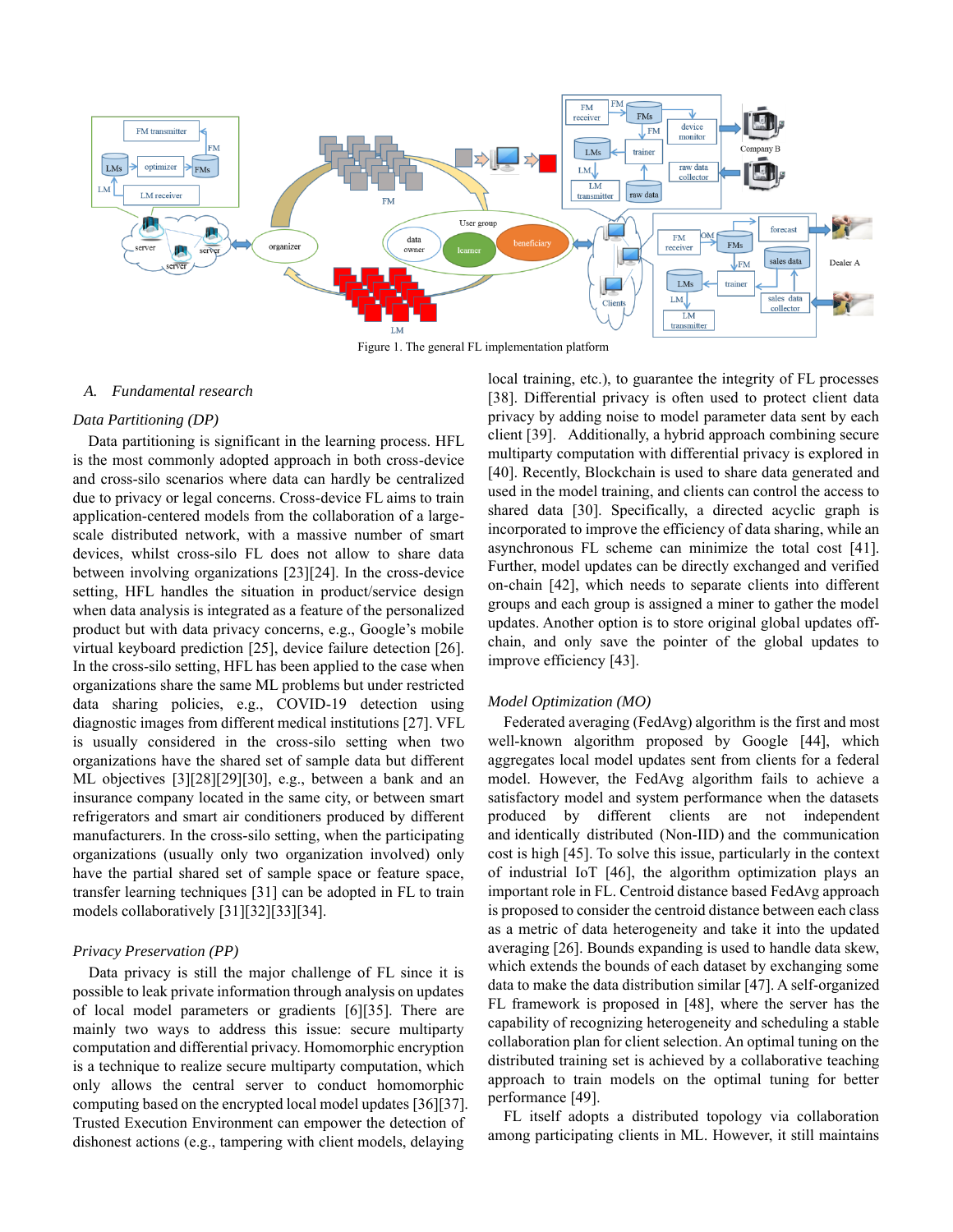a settled centralized architecture where a server is required for model aggregation and distribution. Some studies investigate improving further decentralization to get over the restrictions of a fixed server-client architecture. [\[50\]](#page-10-45) removes the central server, and clients need to communicate with each other for model update in each round. The whole network can be split into several subsets and each one is responsible for a certain part of the expected model [\[51\].](#page-10-46) Gossip learning is also considered as a decentralized alternative of F[L \[52\].](#page-11-0) In addition, blockchain can be exploited as a component to enable decentralized infrastructure in FL [\[53\]](#page-11-1)[\[54\].](#page-11-2)

## *Local model transportation (LMT)*

As model updates are uploaded for aggregation by client devices that have slow connections to the server, it is valuable to improve the communication efficiency between clients and the server. The initial research focused on the synchronous update scheme [\[44\].](#page-10-39) In each epoch, some clients are randomly selected, and the server sends the current federal model to each of these clients. Then, each client performs local training based on the federal model and its local dataset, and sends updates to the server. The server then updates the federal model with these updates, and the process repeats. Asynchronous aggregation is used to update the federal model asynchronously to reduce the response time from the server [\[27\]](#page-10-22)[\[45\]](#page-10-40)[\[55\]](#page-11-3)[\[56\].](#page-11-4) Sparse ternary compression is proposed to satisfy high-frequency and low-bit width communication, which compresses both upstream and downstream communications, and enables optimal Golomb encoding of the weight updates [\[57\].](#page-11-5) The Lyapunov optimization-based load balancing is used to reduce communication overhea[d \[58\].](#page-11-6) To decrease the times of sending updates that are irrelevant to the improvement of the federal model, each client receives a global tendency of model updating as feedback and checks its updates with the global tendency. If client model updates do not align with the global tendency, the client will not upload the upgrades to the server [\[59\].](#page-11-7)

## *Personalization (Per)*

The concept of personalized FL emerged to reduce heterogeneity and preserve the high-quality of client contributions. In order to tackle the challenges of device heterogeneity, statistical heterogeneity and model heterogeneity, an effective method is to implement personalization in device, data and model levels to reduce heterogeneity and obtain highquality personalized models for each device. Researchers from Google proposed three approaches to FL personalization [\[60\]:](#page-11-8) 1) user clustering where the clients are divided into different groups and collectively train a model for each group; 2) data interpolation in which some data is shared as global data, and a model is trained using both local and global data; 3) model interpolation that combines the learned and optimized models. Based on these methods, a synergistic cloud-edge framework is proposed, which allows each client to offload its computationally intensive learning task to the edge [\[61\].](#page-11-9) Besides the mixture of local and federal models, the efficient optimization of communication shows better performance on

convergence [\[62\].](#page-11-10) Furthermore, the Model Agnostic Meta Learning framework is similar to the personalization of FL, and can be used for the interpretation of existing FL algorithms [\[63\]](#page-11-11)[\[64\].](#page-11-12)

#### *Motivation Mechanisms (MM)*

Incentive mechanisms are considered as an effective way to ensure the long-term stability of FL and motivate clients to provide learned models with higher quality. Data size and quality can be considered in the design of incentive mechanisms [\[26\].](#page-10-21) With a limited budget, incentives given to clients can be designed by computing solutions for payoffsharing with instalment [\[65\].](#page-11-13) Furthermore, the theory of Stackelberg game can be applied, in which the central server is a buyer for training service provided by clients [\[66\].](#page-11-14) Clients can decide the CPU power for gradient calculation based on the given incentive. To ensure both clients' enthusiasm and the quality of the aggregated model with diverse metrics, three kinds of fairness (i.e., contribution fairness, regret distribution fairness, and expectation fairness) are taken into account, to optimize the collective utility while minimizing corresponding inequalities [\[65\].](#page-11-13) A reputation mechanism is proved as a feasible way to ensure the trustworthiness of clients, which can record reputation histories on blockchain for tamper-resistance properties in a decentralized manner [\[67\].](#page-11-15) Blockchain can be also leveraged for the voting of clients' rewards that clients chosen in the current round need to vote for the previous model update[s \[68\].](#page-11-16)

#### *Platforms and Tools (PT)*

As FL involves multiparty computation to gather model updates for optimization, developing a user-friendly platform can ease the operations and maintenance [\[69\]](#page-11-17)[\[70\].](#page-11-18) There are several mature FL platforms from the industry, including Federated AI Technology Enabler (FATE), TensorFlow Federated (TFF), OpenMined PySyft, PaddleFL, LEAF. Further, Flower is an open-sourced framework for practitioners to conduct experiments and implement their federated learning schemes [\[71\].](#page-11-19)

#### *Benchmark (Ben)*

In edge computing scenarios, various devices and cloud servers are coordinated to maintain communication and data analysis, which requires computing power, data storage and bandwidth. Therefore, a unified testbed is required to support the development of FL systems in complicated scenarios. Edge AIBench is proposed by BenchCouncil for edge AI benchmarks [\[72\].](#page-11-20)

#### *B. Future opportunities*

The emergence of FL has brought many opportunities to ML for IIoT, but it also faces more challenges. According to the application of fundamental research in FL for IIoT, we emphasize some future works that deserve further investigation in the following.

**Privacy preservation**. Quantifying data privacy exposure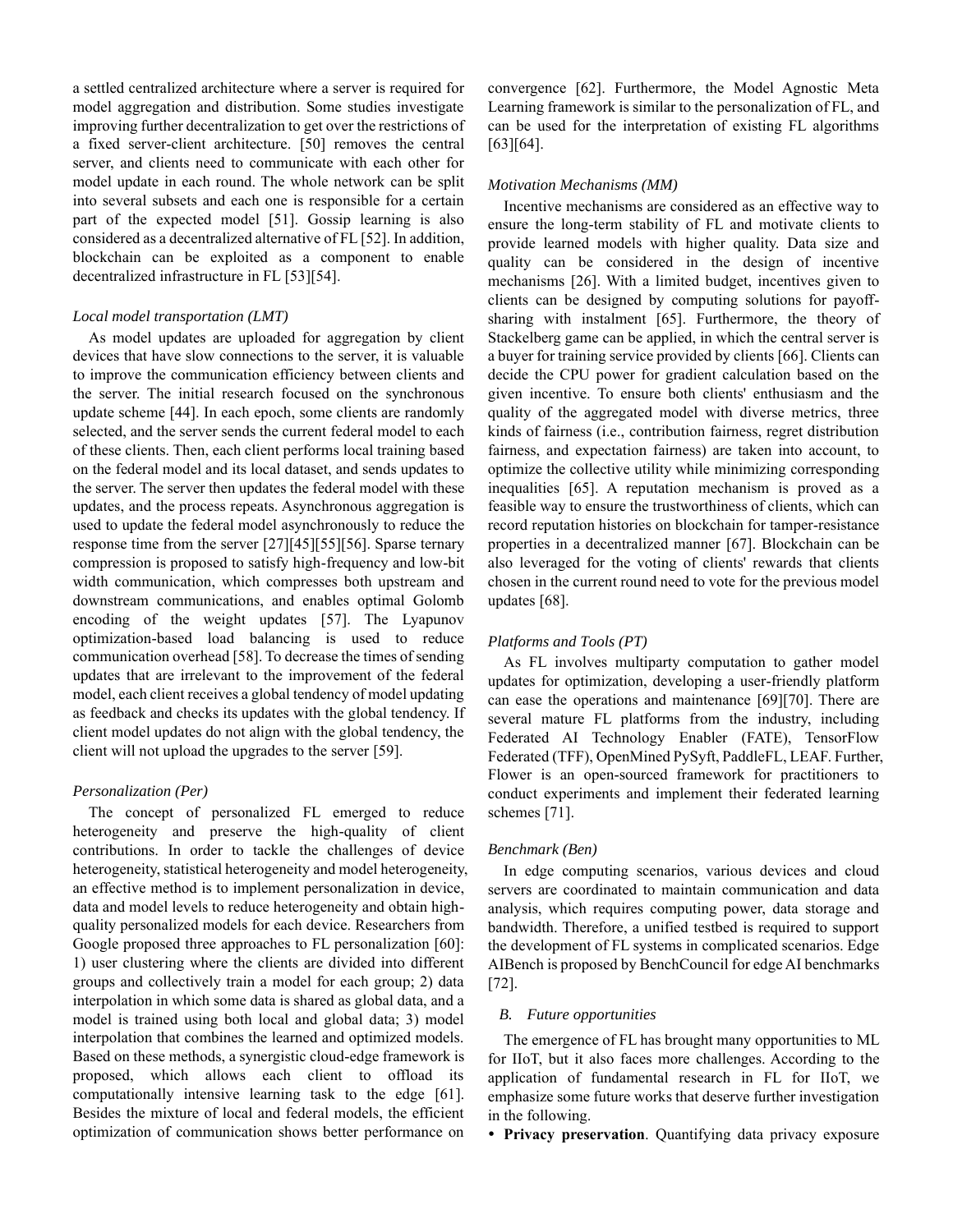has not been fully studied in existing studies. The current research focuses on learning accuracy and does not study data privacy measurement. We believe that it is necessary to establish a mechanism to evaluate data privacy exposure like model accuracy in the future. Meanwhile, learners actually have different needs for data privacy, but it is currently limited to privacy protection at the same level.

- **Model evaluation criteria**. The current model evaluations are all based on a third party and lack a universal and unified evaluation standard, such as representative data sets for evaluation, load, etc. Therefore, the establishment of a benchmark for FL is an important direction.
- **Personalization**. The storage, computing, and communication capabilities of each client device in the federal network may vary due to differences in hardware, network connections, and power. Due to connectivity or energy constraints, it is also common for client devices to lose communication during iteration. These bring challenges to straggler mitigation and fault tolerance. The differences in equipment and data collection methods violate the independent and identically distributed assumptions, and may increase the complexity of problem modeling and theoretical analysis.
- **Incentive mechanism**. There is currently a lack of effective incentive mechanisms in FL, such as contracts for more work, more rewards.
- **Data distribution**. At present, most researches focus on HFL, but there are rather few well developed algorithms for VFL. However, VFL applications are common in industry involving multiple organizations.
- **Local model transportation**. There are already methods that can significantly reduce communication costs with little impact on training accuracy. It is unclear whether communication costs can be further reduced, and whether these methods can provide the best trade-off between communication and accuracy in FL.
- **Model optimization**. When the client updates the federal model in an asynchronous or lock-free manner, error convergence analysis is an open and challenging problem.



Figure 2. FL-transformed manufacturing for PLCM

Asynchronous methods can be difficult to combine with technologies such as differential privacy or secure aggregation. Standard FL is usually hosted and operated by a central server, which is somehow criticized for such a centralized mode. Higher level of decentralization can be further studied to alleviate this plight, for the fairness in possible coordination among multiple parties within Industrial IoT.

- **Platform and tools**. A comprehensive platform is needed for covering the functional requirements from raw data processing, model storage, model training, model transportation, aggregation algorithms, data privacy preservation, incentive mechanism, personalization, etc.
- **Security**. FL is still vulnerable to some attack models such as inference attack and poisoning attack [\[17\].](#page-10-12) Adversaries upload malicious updates to the server for aggregation, which may have a significant impact on the federal model. Curious or malicious servers can easily use the shared computing power to build malicious tasks in the federal ML model. Adversaries can partially reveal the training data of each participants' original training data according to the local models uploaded by them. Emerging challenges still exist when applying FL to IIoT.

## IV. FL-BASED APPLICATIONS

Figure 2 illustrates how FL could be applied to product life cycle management under the concept of Industry 4.0. FL expects to be widely applied in harvesting powerful intelligence in enhancing product life cycle management (PLCM) with the deep implementation of Industry 4.0. In the product R&D phase, market demand discovery and product innovation can be devised based on FL. In the production phase, FL paves the way for making use of industrial big data across enterprises to leverage effective and efficient utilization of manufacturing resources of energy, device, manpower, tool, etc. In the marketing phase, FL can improve product marketing efficiency with the analysis of market data contributed by federal members. The FL-transformed manufacturing paradigm shows a quite broad spectrum to utilize FL.

# *A. The state of practice*

According to the conditions for applying FL described in Section 2, we provide our analysis and summary of important FL applications, according to different application areas that were reported in the past two years. There are few applications spreading over PLCM. More attention should be paid on utilizing FL in IIoT. Table II summarizes the related literature.

## *FL for IIoT*

Zhang *et al*. [\[26\]](#page-10-21) proposed an FL method based on blockchain to detect device failures in IIoT. A platform architecture of FL system based on blockchain is designed, which supports verifiable integrity of client data. Each client periodically creates a Merkle tree where each leaf node represents a client data record and the root is stored on the blockchain. Moreover, a new centroid distance weighted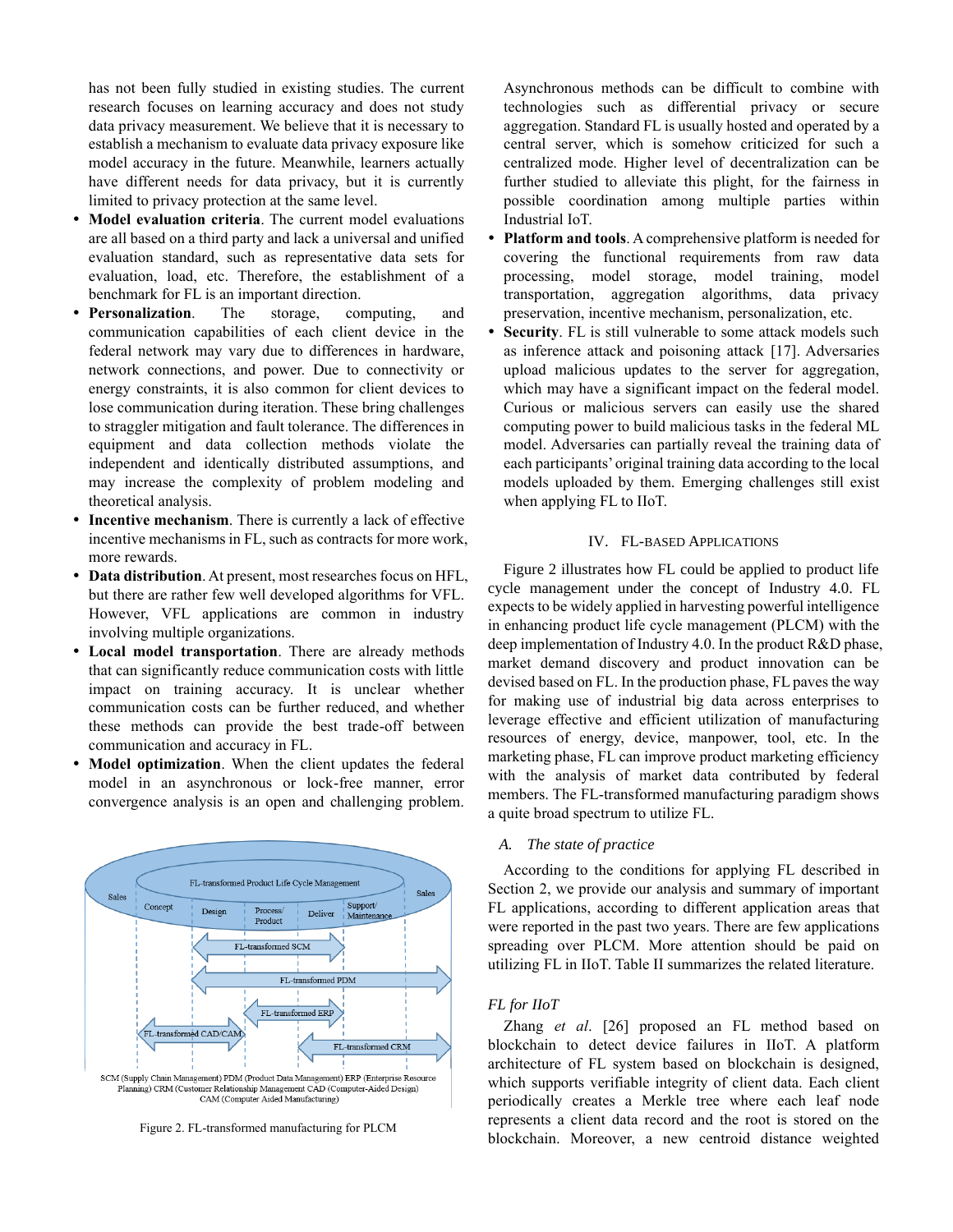|                                                                           | Table II. |  |
|---------------------------------------------------------------------------|-----------|--|
| The distribution of fundamental research in the investigated applications |           |  |

| Application |                    | <b>MO</b>          | <b>LMT</b>  | DP                   | PP         | MM        | $\mathbf{F}$ and $\mathbf{F}$ are proportional and $\mathbf{F}$<br>Per | PT          | TM                          | Ben        |
|-------------|--------------------|--------------------|-------------|----------------------|------------|-----------|------------------------------------------------------------------------|-------------|-----------------------------|------------|
| AD          | FTRL[102]          | CFL, FedAvg        | Async, Sync | <b>FTL</b>           | Bas        | N/A       | N/A                                                                    | N/A         | DDPG                        | <b>SM</b>  |
| <b>IIoT</b> | $[79]$             | CFL, EFA           | Sync        | <b>HFL</b>           | Bas        | N/A       | N/A                                                                    | N/A         | <b>LSTM</b>                 | SM         |
|             | $[26]$             | CFL,CDW FedAvg     | Sync        | <b>HFL</b>           | Enc        | Yes       | N/A                                                                    | Leaf        | <b>DNN</b>                  | <b>SM</b>  |
|             | $[73]$             | CFL,FedAvg         | Sync        | HFL,                 | Bas        | N/A       | N/A                                                                    | N/A         | SVM,RF                      | ${\rm SM}$ |
|             |                    |                    |             | <b>VFL</b>           |            |           |                                                                        |             |                             |            |
|             | $[74]$             | CFL, FedAvg        | Sync        | <b>HFL</b>           | Bas        | N/A       | N/A                                                                    | N/A         | <b>CNN</b>                  | <b>SM</b>  |
|             | AMCNN-             | CFL, FedAvg        | Sync        | <b>HFL</b>           | Bas        | N/A       | N/A                                                                    | PySyft      | <b>CNN</b>                  | <b>SM</b>  |
|             | LSTM[75]           |                    |             |                      |            |           |                                                                        |             | <b>LSTM</b>                 |            |
|             | [76]               | CFL, EFA           | Async       | <b>HFL</b>           | Bas        | N/A       | N/A                                                                    | N/A         | <b>DQN</b>                  | SM         |
|             | DeepFed[77]        | CFL, ParaAggregate | Sync        | <b>HFL</b>           | Enc        | N/A       | N/A                                                                    | Flask       | CNN, GNU                    | <b>SM</b>  |
|             | LFRL[33]           | <b>CFL,KFA</b>     | Async       | ${\hbox{FTL}}$       | Bas        | N/A       | N/A                                                                    | N/A         | <b>CNN</b>                  | <b>SM</b>  |
|             | FIL[78]            | CFL, KFA           | Async, Sync | <b>FTL</b>           | Bas        | N/A       | MH                                                                     | N/A         | <b>CNN</b>                  | SM         |
| $\rm SB$    | DIOT[100]          | CFL, EFA           | Sync,CEC    | $\operatorname{HFL}$ | Bas        | $\rm N/A$ | MH                                                                     | TF          | GRU                         | ${\rm SM}$ |
|             | $[101]$            | CFL, FedAvg        | Sync, CEC   | <b>HFL</b>           | Bas        | N/A       | N/A                                                                    | N/A         | $\mathop{\rm CNN}\nolimits$ | <b>SM</b>  |
| <b>SE</b>   | <b>FEDL[99]</b>    | CFL, FedAvg        | Sync        | <b>HFL</b>           | Bas        | N/A       | N/A                                                                    | TF          | <b>DNN</b>                  | <b>SM</b>  |
| SC          | FedSem[98]         | CFL, FedAvg        | Sync        | <b>HFL</b>           | Bas        | N/A       | <b>StH</b>                                                             | TF          | <b>CNN</b>                  | ${\rm SM}$ |
| RS          | <b>FCF[87]</b>     | CFL, FCF           | Sync        | $\operatorname{HFL}$ | Bas        | N/A       | N/A                                                                    | N/A         | $\rm CF$                    | ${\rm SM}$ |
|             | [88]               | CFL, FedAvg        | Async       | <b>HFL</b>           | Bas        | N/A       | N/A                                                                    | N/A         | <b>SVM</b>                  | <b>SM</b>  |
|             | JointRec[85]       | CFL, EFA           | Sync, CEC   | <b>HFL</b>           | <b>Bas</b> | N/A       | <b>StH</b>                                                             | N/A         | <b>CNN</b>                  | <b>SM</b>  |
|             | FedNewsRec[86]     | CFL, EFA           | Sync        | <b>HFL</b>           | DP         | N/A       | N/A                                                                    | N/A         | DNN,                        | ${\rm SM}$ |
|             |                    |                    |             |                      |            |           |                                                                        |             | <b>LSTUR</b>                |            |
| <b>DRA</b>  | PoCI[95]           | N/A                | N/A         | <b>HFL</b>           | HE         | N/A       | N/A                                                                    | N/A         | <b>LDA</b>                  | SM         |
| <b>SF</b>   | FedCoin[94]        | CFL, FedAvg        | Sync        | <b>HFL</b>           | Bas        | Yes       | N/A                                                                    | TF          | NN                          | <b>SM</b>  |
| HM          | [84]               | CFL, FedAvg        | Sync        | <b>HFL</b>           | DP         | N/A       | N/A                                                                    | N/A         | <b>DNN</b>                  | <b>SM</b>  |
|             | [81]               | CFL, FedAvg        | Sync        | $\operatorname{HFL}$ | Enc        | N/A       | N/A                                                                    | <b>FATE</b> | <b>DNN</b>                  | SM         |
|             | $[82]$             | CFL, FedAvg        | Sync        | $\operatorname{HFL}$ | DP         | N/A       | N/A                                                                    | N/A         | LR                          | ${\rm SM}$ |
|             | FedHealth[80]      | CFL, FedAvg        | Sync        | <b>FTL</b>           | <b>HE</b>  | N/A       | MH                                                                     | N/A         | <b>CNN</b>                  | SM         |
|             | CBFL[83]           | CFL, FedAvg        | Sync        | $\operatorname{HFL}$ | Bas        | N/A       | <b>StH</b>                                                             | N/A         | $\mathbf{A}\mathbf{E}$      | SM         |
| ${\rm LS}$  | <b>FL-RSSF[91]</b> | CFL, FedAvg        | Sync        | $\operatorname{HFL}$ | Bas        | $\rm N/A$ | <b>StH</b>                                                             | TF          | <b>MLP</b>                  | SM         |
|             | FedLoc[92]         | CFL, FedAvg,       | Sync        | <b>HFL</b>           | HE         | N/A       | N/A                                                                    | N/A         | DNN, GP                     | SM         |
|             |                    | <b>ADMM</b>        |             |                      |            |           |                                                                        |             |                             |            |
| <b>CV</b>   | FedVision[96]      | CFL, FedAvg        | Sync,CEC    | <b>HFL</b>           | Bas        | N/A       | N/A                                                                    | N/A         | YOLOv3                      | N/A        |
|             | <b>FL-MEC[97]</b>  | CFL, FedAvg        | Sync        | <b>HFL</b>           | <b>Bas</b> | N/A       | <b>StH</b>                                                             | TF          | <b>CNN</b>                  | SM         |
| <b>ST</b>   | FL-JPRA[89]        | CFL, EFA           | Async, Sync | <b>HFL</b>           | Bas        | N/A       | N/A                                                                    | N/A         | <b>GPDPE</b>                | ${\rm SM}$ |
|             |                    |                    | <b>CEC</b>  |                      |            |           |                                                                        |             |                             |            |
|             | FedGRU[90]         | CFL, FedAvg        | Sync        | <b>HFL</b>           | Enc        | N/A       | N/A                                                                    | PySyft      | GRU                         | <b>SM</b>  |
| <b>MPC</b>  | F-SVM[93]          | CFL, FedAvg        | Sync        | <b>HFL</b>           | <b>Bas</b> | N/A       | N/A                                                                    | N/A         | <b>SVM</b>                  | <b>SM</b>  |

Table II presents the research of applying FL into the applications. The abbreviations are as follows: training model (TM), communication efficiency and cost (CEC), federated transfer reinforcement learning (FTRL), differential privacy (DP), gated recurrent unit (GRU), deep deterministic policy gradient (DDPG), TensorFlow (TF), long- and short-term user representation (LSTUR), latent dirichlet allocation (LDA), proof of common interest (PoCI), federated energy demand learning (FEDL), Gaussian process (GP), homomorphic encryption (HE), encryption (Enc), multilayer perceptron (MLP), generalized Pareto distribution parameter estimation (GPDPE), logistic regression (LR), AutoEncoder (AE), synchronous (Sync), asynchronous (Async), self-made (SM), model heterogeneity (MH), statistical heterogeneity (StH), enhanced-FedAvg (EFA), you only look once (YOLO), alternating direction of multipliers method (ADMM), basic (Bas). The 'Bas' in PP column denotes that the application applies the basic privacy preserving built in FL. The 'SM' in Ben column denotes that the application does not use a benchmark, but a self-made benchmark instead.

federated averaging (CDW\_FedAvg) algorithm is proposed to solve the data heterogeneity, which considers the distance between positive and negative classes of each client dataset. Ge *et al*. [\[73\]](#page-11-21) gave the empirical research results of FL based production line fault prediction. Federated support vector machine (SVM) and federated random forest (RF) algorithms for HFL and VFL are designed respectively. An experimental process is proposed to evaluate the effectiveness of FL and centralized learning algorithms. It is found that there is no significant difference in the performance of between FL and centralized learning algorithms on global test data, random partial test data and estimated unknown Bosch data. Zhang *et al*. [\[74\]](#page-11-22) designed an FL method for machinery fault diagnosis based on DL. A dynamic verification scheme based on FL framework is proposed to adjust the model aggregation process adaptively, which ignores the low quality data of some clients.

Furthermore, a self supervised learning scheme is proposed to learn structural information from limited training data. This scheme has dual effects of data augmentation and multi task learning. Experiments on two rotating machinery datasets show that this method provides a promising FL method for fault diagnosis. However, there is still a significant gap between the proposed method and the traditional centralized training method with the Non-IID.

Edge device failures seriously affect the production of industrial products in IIoT. In order to solve this problem, Liu *et al*. [\[75\]](#page-11-23) proposed a new communication-efficient on-device FL-based deep anomaly detection framework for sensing timeseries data in IIoT. It enables distributed edge devices to train anomaly detection model cooperatively, so as to improve its generalization ability. An attention mechanism-based CNN-LSTM (AMCNN-LSTM) model is proposed to detect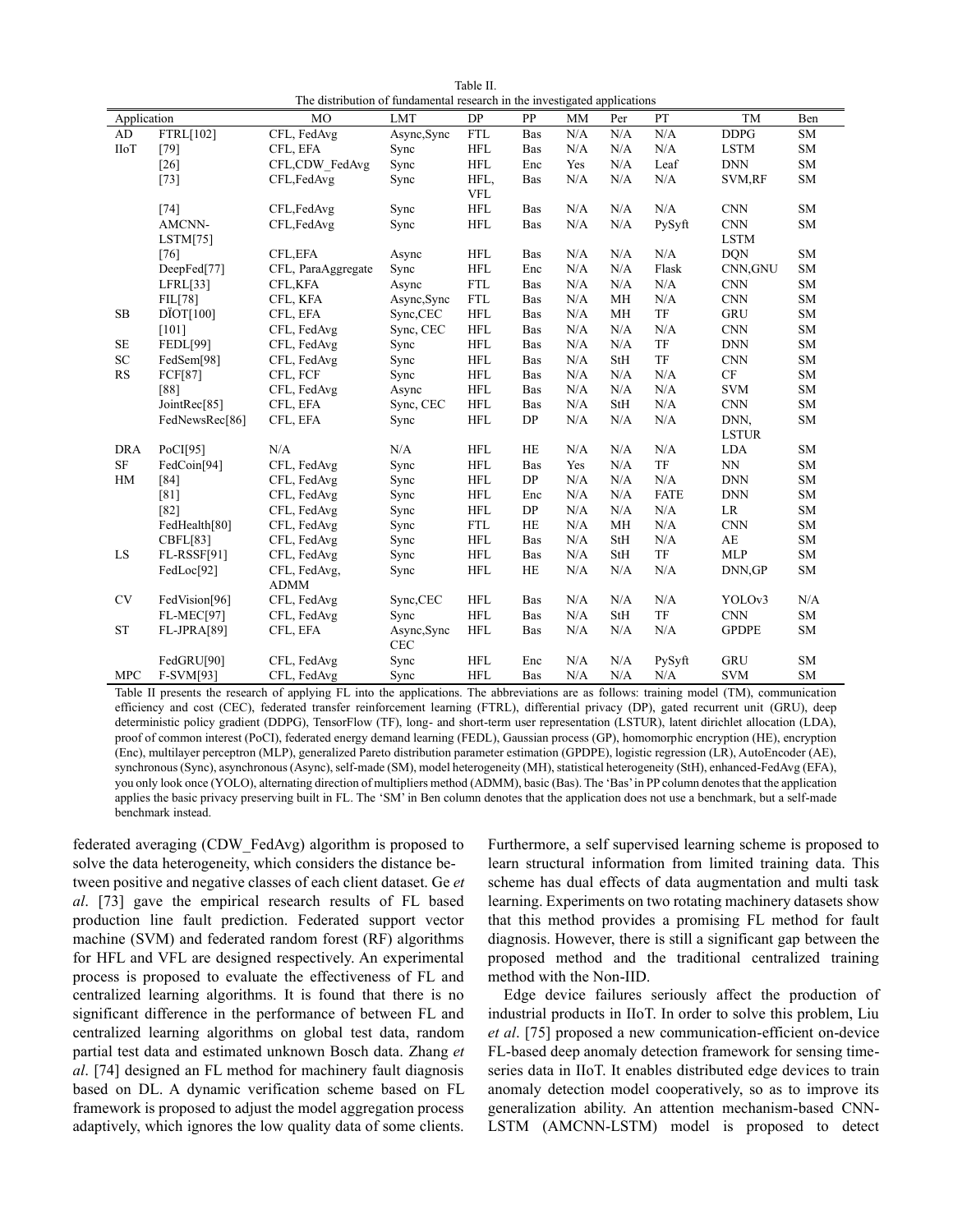anomalies accurately. It uses the CNN module based on attention mechanism to capture important fine-grained features, so as to prevent memory loss and gradient dispersion. It uses LSTM module to accurately and timely detect anomalies. A gradient compression mechanism based on Top-*k* selection is proposed to improve the communication efficiency and meet the timeliness of industrial anomaly detection.

The digital twin in IIoT maps the running state and behavior of devices to the digital world in real time. By considering the deviation between the digital twin and the actual value of device state in the trust-weighted aggregation strategy, Sun *et al*. [\[76\]](#page-11-25) quantified the contribution of devices to the global aggregation of FL. The reliability and accuracy of the learning model are improved. Based on deep Q network (DQN), an adaptive calibration method of global aggregation frequency is proposed, which minimizes the loss function of FL under a given resource budget, and realizes the dynamic tradeoff between computing energy and communication energy in time-varying communication environment. In order to further adapt to the heterogeneous IIoT, an asynchronous FL framework was proposed, which eliminates the straggler effect of clustering nodes and improves the learning efficiency through appropriate time-weighted inter-cluster aggregation strategy. This framework determines the clustering frequencies of different clusters through the adaptive frequency calibration based on DQN. Li *et al*. [\[77\]](#page-11-26) created an FL-based intrusion detection model named DeepFed with CNN and GNU to detect network threats against industrial cyber-physical systems. The designed FL framework allows multiple industrial cyber-physical systems to establish a comprehensive intrusion detection model in a way of privacy protection. A secure communication protocol based on Paillier cryptosystem was designed to keep the security and privacy of model parameters through the training process. The experiments on the data set of a real industrial cyber-physical system show that the model is highly effective in detecting various types of network threats in industrial cyber-physical systems.

Liu *et al*. [\[33\]](#page-10-28) proposed a learning architecture for cloud robotic system navigation, lifelong federated reinforcement learning (LFRL). LFRL can make the navigation-learning robots use prior knowledge effectively and adapt to the new environment quickly. A knowledge fusion algorithm (KFA) was designed for upgrading the shared model deployed on the cloud, and the transfer methods are introduced. LFRL is consistent with human cognitive science and suitable for cloud robotic system. Liu *et al*. [\[78\]](#page-11-27) proposed an imitation learning framework for cloud robotic systems with heterogeneous sensor data, called federated imitation learning (FIL). FIL can use the knowledge of other robots in the cloud robotic system to improve the efficiency and accuracy of local robots' imitation learning. In addition, a KFA based on RGB images, depth images and semantic segmentation images was proposed, and a transfer method was introduced in FIL.

In industrial working environment monitoring, it is very important yet difficult to follow the changing trend of the time series monitoring data when they come from different types of sensors and are collected by different companies. FL structure can not only keep the data privacy but also extract and fuse the trend features of time-series monitoring data of multi-sensors. Hu *et al.* [\[79\]](#page-11-24) considered the conduction model and feature aggregation framework in FL, and proposed a trend following method to put all the fusion features of the multi-sensor timeseries monitoring data into the echo state network to realize the multi-sensor electromagnetic radiation intensity time-series monitoring data sampling of the actual mine.

## *Healthcare & Medical (HM)*

Protecting highly sensitive information is the shared responsibility of all parties including hospitals, AI companies, and corresponding regulatory agencies. Chen *et al.* [\[80\]](#page-11-37) proposed the first FTL framework for wearable healthcare - FedHealth. FedHealth can achieve accurate and personalized healthcare without compromising privacy security. Xiong *et al.* [\[81\]](#page-11-35) established a cross-silo federal drug discovery learning framework based on FATE for predicting drug-related properties and solving the dilemma of small and biased data in drug discovery. Pfohl *et al*. [\[82\]](#page-11-36) studied the efficacy of centralized learning and FL in private and non-private environments. The clinical prediction tasks are to predict the prolonged length of stay and the mortality rate of thirty-one hospitals. They found that while training in a centralized setting, differential private stochastic gradient descent can be directly applied to achieve a strong privacy boundary, it is much more difficult to do so in a federated setting. Huang *et al*. [\[83\]](#page-11-38) introduced a community-based federated learning (CBFL) algorithm. The algorithm clusters distributed data into clinically meaningful communities that capture similar diagnoses and geographic locations, and learns a model for each community. Li *et al*. [\[84\]](#page-11-34) studied the feasibility of applying differential privacy to protect patient data in an FL setting. An FL system was implemented and evaluated for brain tumor segmentation on the BraTS dataset.

# *Recommender System (RS)*

Duan *et al.* [\[85\]](#page-11-30) proposed a joint cloud video recommendation framework based on deep learning - JointRec. It integrates the JointCloud architecture into the mobile IoT to realize joint training among distributed cloud server for video recommendation. Qi *et al.* [\[86\]](#page-11-31) proposed a FedNewsRec framework to coordinate a large number of users, and jointly train an accurate news recommendation model from the behavior data of these users without uploading raw data. Muhammad *et al*. [\[87\]](#page-11-28) introduced a federated collaborative filtering (FCF) method for personalized recommendations. This method federates the standard collaborative filtering (CF) with stochastic gradient descent. Hartmann *et al*. [\[88\]](#page-11-29) introduced an FL system built for use in Firefox. Users can type half a character less to find what they want.

#### *Smart Transportation (ST)*

Samarakoon *et al.* [\[89\]](#page-11-42) proposed a distributed, FL-based, joint power and resource allocation (FL-JPRA) framework for enabling ultra-reliable and low-latency vehicular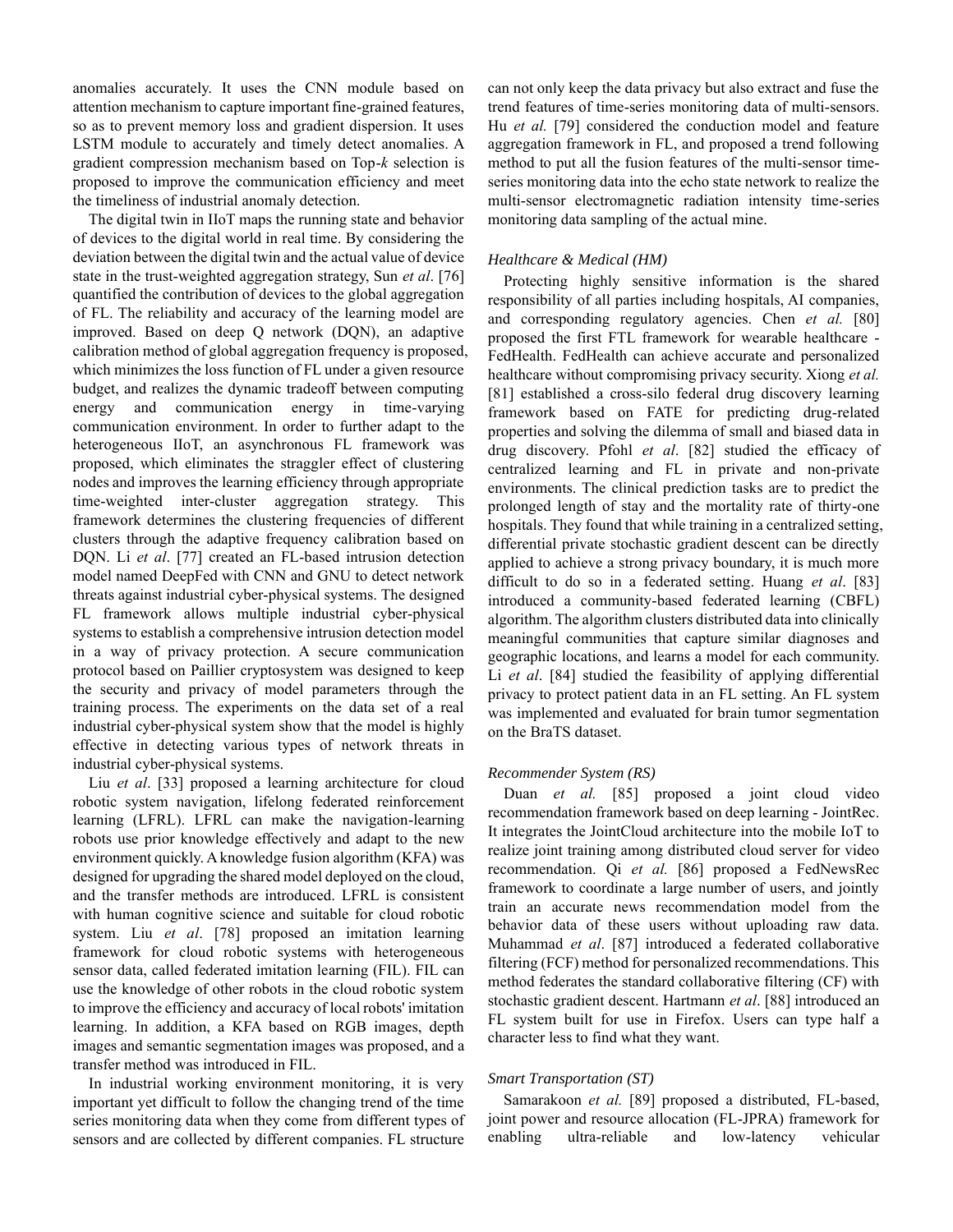communication. An FL mechanism is proposed in which vehicular users partially estimate the tail distribution with the help of roadside units. Liu et al. [\[90\]](#page-11-43) proposed an FL-based recurrent unit neural network algorithm (FedGRU) for predicting traffic flow.

## *Localization Service (LS)*

Because of the low cost and easy implementation of localization based on received signal strength fingerprints (RSSFs), many studies have been conducted. It has promoted the emergence of many commercial applications based on localization services. Ciftler *et al.* [\[91\]](#page-11-39) proposed a localization technology based on FL and RSSFs (FL-RSSF) to provide privacy-preserving crowdsourcing for localization. A new collaborative positioning and location data processing framework, FedLoc, is proposed, and all the building blocks required to build this framework were reviewed [\[92\].](#page-11-40) They put more efforts into the actual user cases of FedLoc and their implementation.

# *Mobile Packet Classification (MPC)*

Bakopoulou *et al.* [\[93\]](#page-11-44) applied a Federated SVM (F-SVM) for Mobile Packet Classification, which allows mobile devices to collaborate and train global models without sharing the original training data. A reduced feature space, HTTP key, is proposed, which limits the sensitive information shared by users.

#### *Payment in Smart Finance (SF)*

Liu *et al.* [\[94\]](#page-11-33) proposed a blockchain-based payment system, FedCoin, to enable FL. It can mobilize free computing resources in the community to perform the expensive computing tasks required by the FL incentive plan. FedCoin can correctly determine the contribution of the FL client to the global FL model based on the Shapley value, and has an upper limit on the computing resources required to reach an agreement.

# *Data Relevance Analysis (DRA)*

In this information age, the continuous generation of data has brought the problem of finding a needle in a haystack to determine useful data from a bunch of irrelevant data. Doku *et al.* [\[95\]](#page-11-32) proposed a consensus mechanism called proof of common interest (PoCI) to store the most relevant data found when users interact with mobile devices by combining the trust mechanism of blockchain and FL.

# *Object Detection in Computer Vision (CV)*

Through joint learning, the challenge of using image data owned by different organizations to establish an effective visual target detection model is solved.

Liu *et al.* [\[96\]](#page-11-41) built a FedVision platform, an end-to-end ML engineering platform that supports the easy development of FLpowered computer vision applications. The challenge of using image data owned by different organizations to establish an effective visual target detection model is solved with FL. How to accurately detect and classify targets and perfectly combine the corresponding virtual content with the real world is a major challenge for AR technology. Chen *et al.* [\[97\]](#page-12-5) proposed a framework combining FL and MEC, FL-MEC, to solve the corresponding challenge.

# *Traffic Sign Classification in Smart City (SC)*

The amount of labeled data collected in smart cities is small, and there is a lot of unlabeled data. Albaseer *et al.* [\[98\]](#page-12-4) proposed a semi-supervised federated edge learning method, called FedSem, to utilize unlabeled data in smart cities. FedSem can use unlabeled data to improve learning performance, even if the ratio of labeled data is low.

## *Energy Prediction in Smart Energy (SE)*

Saputra *et al.* [\[99\]](#page-12-3) proposed a federated energy demand learning method that allows charging stations to share their information without exposing the real dataset. The clusterbased energy demand learning method is applied in charging stations to further improve the accuracy of energy demand prediction.

# *Anomaly Detection and Voice Assistant in Smart Building (SB)*

Nguyen *et al.* [\[100\]](#page-12-1) developed a federated self-learning anomaly detection system for IoT - DÏOT, to use the unlabeled crowdsourcing data captured in the customer's IoT to learn anomaly detection models independently. Leroy *et al.* [\[101\]](#page-12-2) studied the resource-constrained wake word detector with FL on crowdsourced speech data. Using an adaptive averaging strategy instead of a standard weighted model averaging can greatly reduce the number of communication rounds required to achieve the target performance.

# *Collision Detection and Imitation Learning in Autonomous Driving (AD)*

Liang *et al.* [\[102\]](#page-12-0) presented an online federated reinforcement learning transfer process for real-time knowledge extraction. In this process, all participants will make corresponding actions based on the knowledge of others.

# *B. Future opportunities in Industry*

As illustrated by the FL-transformed manufacturing in Figure 2, FL could be applied to the entire product life cycle. FL also gives small data users (such as SMEs) an opportunity to make full use of intelligence. Specially to our understanding, FL could be seamlessly integrated into the following industrial applications:

- **Product recommendation systems**. In the non-FL setting, manufacturers can only make product recommendations rely on their own sales. Companies should obtain more accurate recommendation services if they utilize FL mechanism to train the recommendation model.
- **Industrial equipment health monitoring**. Modern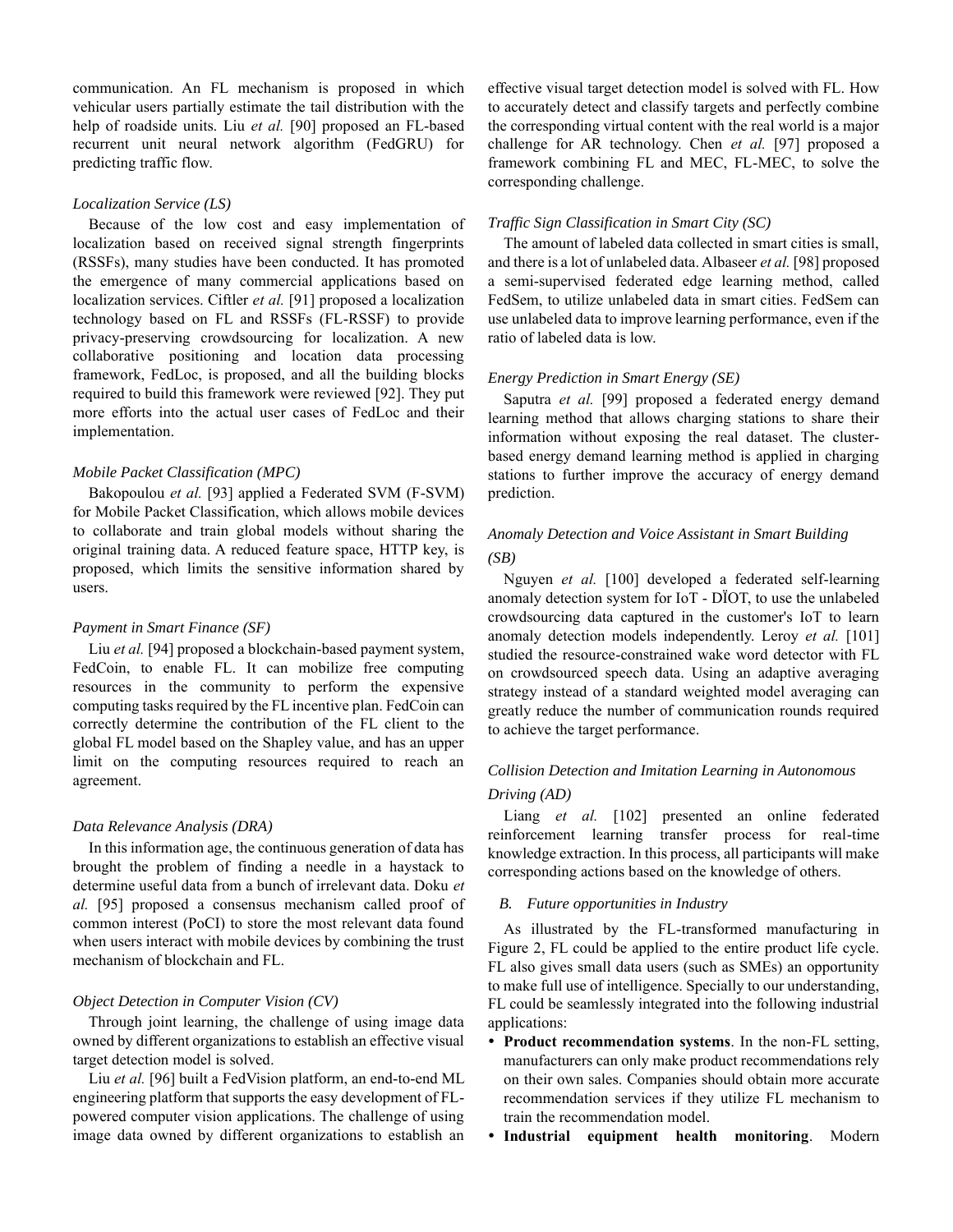industrial equipment is being connected to the Internet via IoT, and their health status can be monitored by big data intelligence. However, few companies have data enough for supporting data intelligence. In this case, industrial companies with similar equipment can apply FL mechanism to harvest federated intelligence for monitoring equipment's health more accurately.

- **AR/VR-guided operations**. AR/VR has been widely used in industries, such as remote operation guidance, virtual assembly and machine operation training. Industrial companies can use FL strategies to train optimal models to improve the accuracy of detecting objects.
- **Precise robotics collaboration**. Traditional RFID-based positioning accuracy is not high. RSSF positioning based on FL can achieve higher accuracy. This FL-enhanced precise positioning can be applied to robotics collaboration.
- **Industrial environmental monitoring**. It is very important yet difficult to track time-series monitoring data on industrial environment collected by different types of sensors and different companies. At the same time, the privacy of data on the operating environment needs to be protected. We can utilize FL strategy to solve such problems.
- **Product defect detection**. DL has a broad application prospect in the field of automatic detection. One of the biggest challenges of applying DL based methods to product defect detection is the lack of data samples for classification task of defect detection. Multiple enterprises that produce similar products can be attracted to join FL to realize sample expansion.
- **Optimal supply chain scheduling**. Traditionally, the data on sales forecast across-regional distributors/industry associations is private. To realize efficient supply chain scheduling, manufacturers can encourage suppliers to participant in FL to extract the optimal model for predicting demand orders, supply quantity, inventory, and supply schedule.
- **Generative product design**. The design data from different companies are only available to themselves for privacy reasons. To shorten the design cycle and reduce design iterations, FL is expected for companies to optimize the generative product design process across enterprises based on the modeling of the human/machine/material resources in each enterprise.
- **Security**. Most of the existing AI intrusion detection schemes for IIoT are designed based on a strong assumption that there are always enough high-quality network attack instances for IIoT [\[77\].](#page-11-26) However, in real-world scenarios, a company usually has only a limited number of attack cases, which makes it a great challenge to build a model. In addition, companies are usually reluctant to share such attack instances (including normal behavior instances) with third parties, because these data always involve their highly sensitive information. Intrusion detection schemes based on FL can be used to solve this problem.

# V. CONCLUSION

In this paper, we revisit FL from the perspective of Industry 4.0 emphasizing its application in advancing intelligent manufacturing. To facilitate a common understanding of the FL paradigm, we elaborate and update relevant concepts of the roles, algorithms, tools used in FL, such as learner, organizer, local model, federal model, etc. With the comprehensive survey, the state of the art of FL on fundamental FL research is analyzed from eight topics and further work and challenges are presented. Before reviewing the FL applications in advancing more than thirteen economic sectors, we present the paradigm of FLtransformed manufacturing. Clearly, more attention should be paid on the investigation of integrating FL into Industry 4.0. Meanwhile, we list some industrial areas for IIoT researchers and practitioners into which FL could be seamlessly and immediately integrated. Our other findings are summarized as follows:

- Recently, the attention and research on FL have increased exponentially. However, there is not much research on Industry 4.0 and smart manufacturing. This deserves more attention from the industrial academia and practice on FL.
- The fundamental research corresponding to the recent applications is distributed in the eight areas, and most of them focus on data distribution, model optimization, and privacy protection. However, privacy protection lacks a measurement standard and the suitable quantitative evaluation is missed. We initially present and define the problem in this paper. On the other hand, there are few benchmarks and tool platforms. It can be seen that FL is still in its infancy stage.
- Almost all the surveyed applications are based on CFL. Most of them are based on HFL. Few are based on VFL and FTL, which needs more attentions and efforts in the future.
- The application is increasing in the IIoT, such as fault prediction, device failure detection, cloud robotic system, etc. However, there is huge potential space for FL to accelerate PLCM in the context of IIoT. Other applications mainly fall into categories of healthcare & medical and recommendation systems. Medical care focuses on drug discovery, medical image processing, privacy preservation of electronic health records, and activity recognition. Recommendations include entertainment, news, videos, and automatic text input on the browser.

#### **REFERENCES**

- <span id="page-9-0"></span>[1] J. Konečný, H.B. McMahan, D. Ramage and P. Richtárik. "Federated optimization: distributed machine learning for on-device intelligence," *arXiv preprint arXiv:1610.02527*, 2016.
- <span id="page-9-1"></span>[2] H. Kagermann, W. Wahlster and J. Helbig, "Recommendations for implementing the strategic initiative Industrie 4.0," *National Academy of Science and Engineering*. Mnchen, Germany, Final report of the Industrie 4.0 Working Group, 2013.
- <span id="page-9-2"></span>[3] Q. Yang, Y. Liu, T. Chen, and Y. Tong, "Federated machine learning: concept and applications," *ACM Transactions on Intelligent Systems and Technology*, vol.10, no.2, Jan. 2019,19 pages.
- <span id="page-9-3"></span>[4] M. Aledhari, R. Razzak, R. M. Parizi and F. Saeed, "Federated learning: a survey on enabling technologies, protocols, and applications," *IEEE*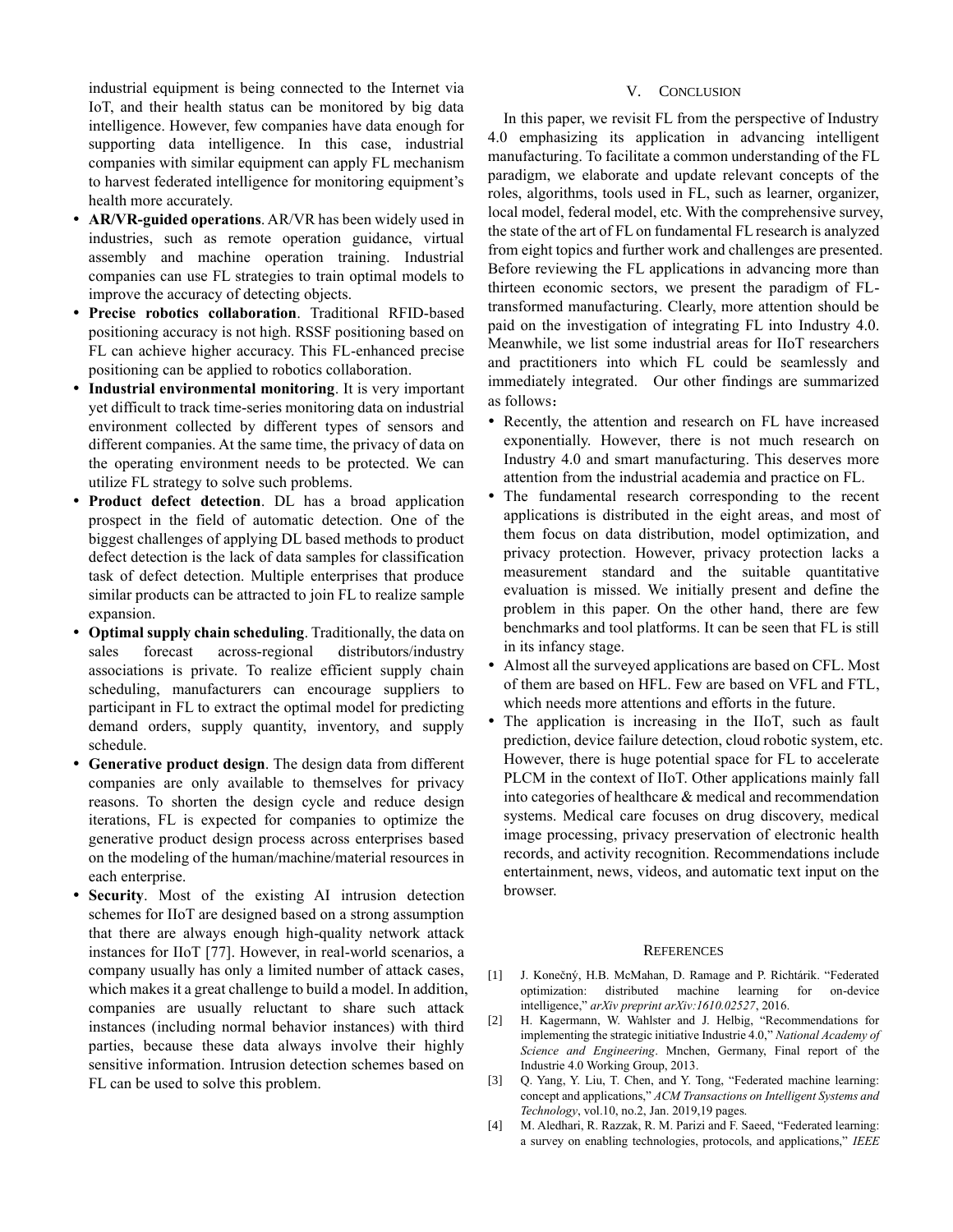*Access*, vol. 8, pp. 140699-140725, 2020.

- <span id="page-10-0"></span>[5] T. Li, A. K. Sahu, A. Talwalkar and V. Smith, "Federated learning: challenges, methods, and future directions," *IEEE Signal Processing Magazine*, vol. 37, no. 3, pp. 50-60, 2020.
- <span id="page-10-1"></span>[6] S. K. Lo, Q. Lu, C. Wang, H. Paik, and L. Zhu, "A systematic literature review on federated machine learning: from a software engineering perspective," *arXiv preprint arXiv:2007.11354*, 2020.
- <span id="page-10-2"></span>[7] Q. Li *et al*., "A Survey on federated learning Systems: vision, hype and reality for data privacy and protection," *arXiv preprint arXiv:1907.09693*, 2020.
- <span id="page-10-3"></span>[8] V. Mothukuri *et al*., "A survey on security and privacy of federated learning," *Future Generation Computer Systems*, vol.115, pp. 619-640 2021.
- <span id="page-10-4"></span>[9] J. Chen and J. Zhou, "Revisiting industry 4.0 with a case study," *2018 IEEE International Conference on Internet of Things (iThings) and IEEE Green Computing and Communications (GreenCom) and IEEE Cyber, Physical and Social Computing (CPSCom) and IEEE Smart Data (SmartData)*, Halifax, NS, Canada, 2018, pp. 1928-1932.
- <span id="page-10-5"></span>[10] W. Dai *et al*., "Industrial edge computing, enabling embedded intelligence", *IEEE Industrial Electronics Magazine*, vol. 13, No. 4, pp.  $48 - 56, 2019.$
- <span id="page-10-6"></span>[11] M. Haenlein and A. Kaplan, "A brief history of artificial intelligence: on the past, present, and future of artificial intelligence," *California Management Review*, vol.61, no.4, pp. 5-14, 2019.
- <span id="page-10-7"></span>[12] J.R. Koza, F.H. Bennett, D. Andre and M.A. Keane, "Automated design of both the topology and sizing of analog electrical circuits using genetic programming," *Artificial Intelligence in Design '96*, doi: 10.1007/978- 94-009-0279-4\_9.
- <span id="page-10-8"></span>[13] Y. LeCun, Y. Bengio and G. Hinton, "Deep learning," *Nature*, vol.521 pp. 436–444, 2015.
- <span id="page-10-9"></span>[14] A. Krizhevsky, L. Sutskever and G. Hinton, "ImageNet classification with deep convolutional neural networks," *Communications of the ACM*, vol.60, no.6, pp.84-90, 2017.
- <span id="page-10-10"></span>[15] A. Galakatos, A. Crotty and T. Kraska, "Distributed machine learning," *Encyclopedia of Database Systems*, doi: 10.1007/978-1-4899-7993- 3\_80647-1.
- <span id="page-10-11"></span>[16] T. Kraska et al., "MLbase: a distributed machine-learning system," in *Proc. 6th Biennial Conference on Innovative Data Systems Research*, Asilomar, 2013.
- <span id="page-10-12"></span>[17] S. Shen, T. Zhu, D. Wu, W. Wang and W. Zhou, "From distributed machine learning to federated learning: In the view of data privacy and security," *Concurrency and Computation Practice and Experience*, pp.1- 19, 2020.
- <span id="page-10-17"></span>[18] Y. Qu, S. R. Pokhrel, S. Garg, L. Gao and Y. Xiang, "A blockchained federated learning framework for cognitive computing in industry 4.0 networks," *IEEE Transactions on Industrial Informatics*, doi: 10.1109/TII.2020.3007817.
- <span id="page-10-13"></span>[19] H. Zhu, H. Zhang and Y. Jin, "From federated learning to federated neural architecture search: a survey," *Complex & Intelligent Systems*, doi:10.1007/s40747-020-00247-z.
- <span id="page-10-14"></span>[20] Y. Liu, Y. Kang, C. Xing, T. Chen and Q. Yang, "A secure federated transfer learning framework," *IEEE Intelligent Systems*, vol. 35, no. 4, pp. 70-82, 2020.
- <span id="page-10-15"></span>[21] A. Saeed, F. D. Salim, T. Ozcelebi and J. Lukkien, "Federated selfsupervised learning of multisensor representations for embedded Intelligence," *IEEE Internet of Things Journal*, vol. 8, no. 2, pp. 1030- 1040, 2021.
- <span id="page-10-16"></span>[22] B.V. Berlo, A. Saeed and T. Ozcelebi, "Towards federated unsupervised representation learning," in *Proc. 3rd ACM International Workshop on Edge Systems, Analytics and Networking*, Heraklion, 2020, pp.31–36.
- <span id="page-10-18"></span>[23] P. Kairouz, et al., "Advances and open problems in federated learning," *arXiv preprint arXiv:1912.04977*, 2019.
- <span id="page-10-19"></span>[24] D. Verma, G. White and G. de Mel, "Federated AI for the enterprise: a web services based implementation," in *2019 IEEE International Conference on Web Services*, Milan, 2019, pp. 20-27.
- <span id="page-10-20"></span>[25] A. Hard *et al.*, "Federated learning for mobile keyboard prediction," *arXiv preprint arXiv:1811.03604*, 2018.
- <span id="page-10-21"></span>[26] W. Zhang *et al.*, "Blockchain-based federated learning for device failure detection in industrial IoT," *IEEE Internet of Things Journal*, doi: 10.1109/JIOT.2020.3032544.
- <span id="page-10-22"></span>[27] W. Zhang *et al*., "Dynamic fusion based federated learning for COVID-

19 detection," *arXiv preprint arXiv:2009.10401*, 2020.

- <span id="page-10-23"></span>[28] Y. Liu *et al*., "Federated forest," *IEEE Transactions on Big Data*, doi: 10.1109/TBDATA.2020.2992755.
- <span id="page-10-24"></span>[29] S. Feng and H. Yu, "Multi-participant multi-class vertical federated learning," *arXiv preprint arXiv:2001.11154*,2020.
- <span id="page-10-25"></span>[30] S. Wang, D. Ye, X. Huang, R. Yu, Y. Wang, Y. Zhang, "Consortium blockchain for secure resource sharing in vehicular edge computing: a contract-based approach," *IEEE Transactions on Network Science and Engineering*, doi: 10.1109/TNSE.2020.3004475.
- <span id="page-10-26"></span>[31] S. J. Pan and Q. Yang, "A survey on transfer learning," *IEEE Transactions on Knowledge and Data Engineering*, vol. 22, no. 10, pp. 1345-1359, 2010.
- <span id="page-10-27"></span>[32] H. Daga, P. Nicholson, A. Gavrilovska, and D. Lugones, "Cartel: a system for collaborative transfer learning at the edge," in *Proceedings of the ACM Symposium on Cloud Computing*, New York, 2019, pp. 2-37.
- <span id="page-10-28"></span>[33] B. Liu, L. Wang and M. Liu, "Lifelong federated reinforcement learning: a learning architecture for navigation in cloud robotic systems," *IEEE Robotics and Automation Letters*, vol. 4, no. 4, pp. 4555-4562, 2019.
- <span id="page-10-29"></span>[34] Q. Jing, W. Wang, J. Zhang, H. Tian, and K. Chen, "Quantifying the performance of federated transfer learning," *arXiv preprint arXiv:1912.12795*, 2019.
- <span id="page-10-30"></span>[35] M. Nasr, R. Shokri and A. Houmansadr, "Comprehensive privacy analysis of deep learning: passive and active white-box inference attacks against centralized and federated learning," *2019 IEEE Symposium on Security and Privacy (SP)*, San Francisco, CA, USA, 2019, pp. 739-753
- <span id="page-10-31"></span>[36] R.L. Rivest, L. Adleman and M.L. Dertouzos, "On data banks and privacy homomorphisms," *Foundations of secure computation*, vol.4, no.11, pp.169-180, 1978.
- <span id="page-10-32"></span>[37] S. Hardy, *et al*., "Private federated learning on vertically partitioned data via entity resolution and additively homomorphic encryption," *arXiv preprint arXiv:1711.10677*, 2017
- <span id="page-10-33"></span>[38] Y. Chen *et al*., "A training-integrity privacy-preserving federated learning scheme with trusted execution environment," *Information Sciences*, vol. 522, pp. 69-79, 2020.
- <span id="page-10-34"></span>[39] R. C. Geyer, T. Klein, and M. Nabi, "Differentially private federated learning: a client level perspective," *arXiv preprint arXiv: 1712.07557*, 2018.
- <span id="page-10-35"></span>[40] S. Truex *et al*., "A hybrid approach to privacy-preserving federated learning," in *Proceedings of the 12th ACM Workshop on Artificial Intelligence and Security*, New York, 2019, pp. 1–11.
- <span id="page-10-36"></span>[41] Y. Lu, X. Huang, K. Zhang, S. Maharjan and Y. Zhang, "Blockchain empowered asynchronous federated learning for secure data sharing in Internet of vehicles," *IEEE Transactions on Vehicular Technology*, vol. 69, no. 4, pp. 4298-4311, 2020.
- <span id="page-10-37"></span>[42] H. Kim, J. Park, M. Bennis and S. Kim, "Blockchained on-device federated learning," *IEEE Communications Letters*, vol. 24, no. 6, pp. 1279-1283, 2020.
- <span id="page-10-38"></span>[43] Y. Qu et al., "Decentralized privacy using blockchain-enabled federated learning in fog computing," *IEEE Internet of Things Journal*, vol. 7, no. 6, pp. 5171-5183, 2020.
- <span id="page-10-39"></span>[44] B. McMahan et al., "Communication-efficient learning of deep networks from decentralized data," in *Proceedings of the 20th International Conference on Artificial Intelligence and Statistics*, Fort Lauderdale, 2017, pp. 1273-1282.
- <span id="page-10-40"></span>[45] C. Xie, S. Koyejo and I. Gupta, "Asynchronous federated optimization," *arXiv preprint arXiv:1903.03934*, 2019.
- <span id="page-10-41"></span>[46] X. Li et al., "On the convergence of fedavg on non-iid data," arXiv *preprint arXiv:1907.02189*, 2019.
- <span id="page-10-42"></span>[47] D.C. Verma et al., "Approaches to address the data skew problem in federated learning," *Artificial Intelligence and Machine Learning for Multi-Domain Operations Applications*, doi:10.1117/12.2519621.
- <span id="page-10-43"></span>[48] J. Pang, Y. Huang, Z. Xie, Q. Han and Z. Cai, "Realizing the heterogeneity: a self-organized federated learning framework for IoT," *IEEE Internet of Things Journal*, doi: 10.1109/JIOT.2020.3007662.
- <span id="page-10-44"></span>[49] Y. Han and X. Zhang, "Robust federated learning via collaborative machine teaching," *arXiv preprint arXiv:1905.02941*, 2020.
- <span id="page-10-45"></span>[50] A. G. Roy, S. Siddiqui, S. Pölsterl, N. Navab and C. Wachinger, "Braintorrent: a peer-to-peer environment for decentralized federated learning," *arXiv preprint arXiv:1905.06731*, 2019.
- <span id="page-10-46"></span>[51] C. Hu, J.Jiang and Z.Wang, "Decentralized federated learning: a segmented gossip approach," *arXiv preprint arXiv:1908.07782*, 2019.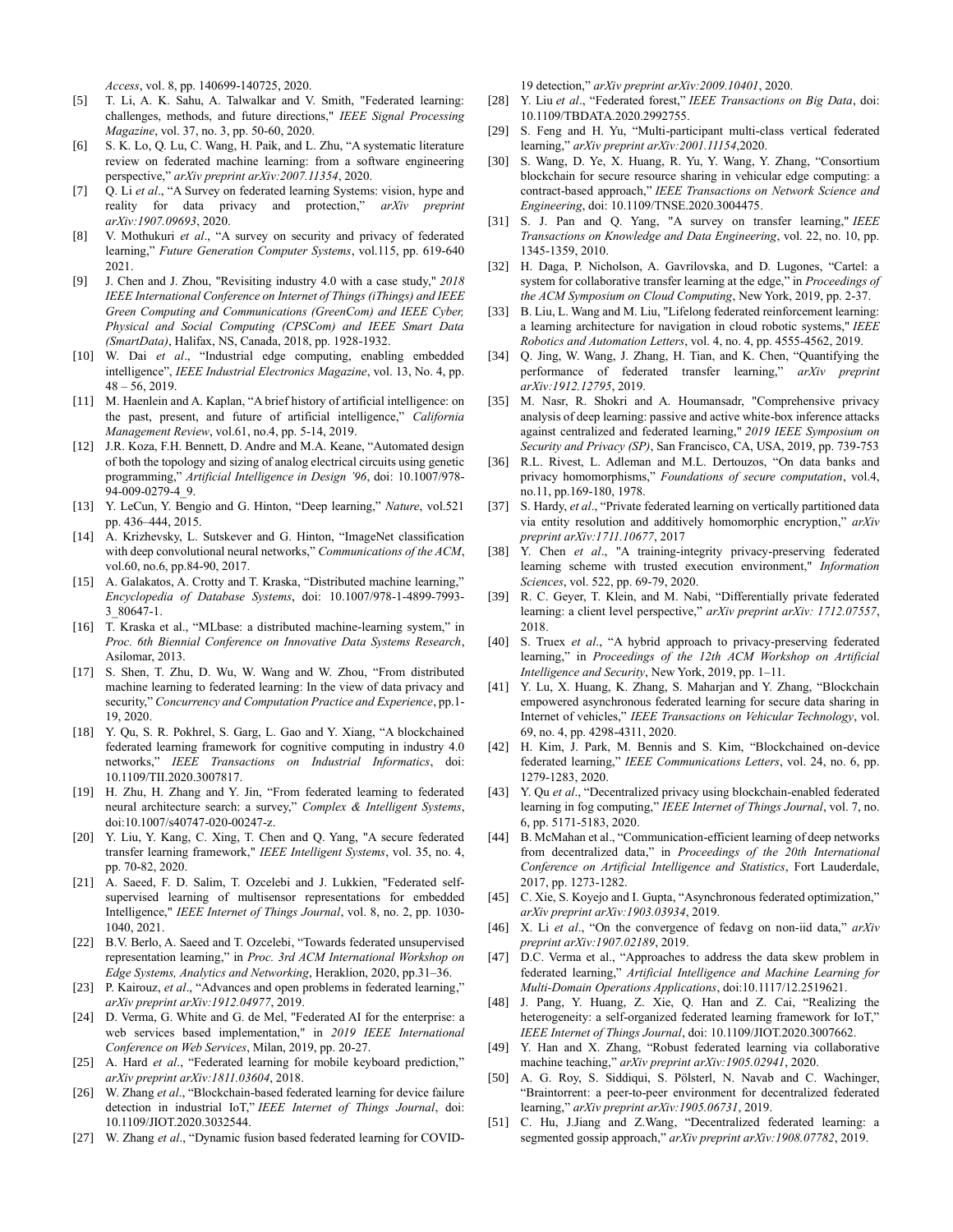- <span id="page-11-0"></span>[52] I. Hegedűs, G. Danner and M. Jelasity, "Gossip learning as a decentralized alternative to federated learning," in *International Conference on Distributed Applications and Interoperable Systems*, Kongens Lyngby, 2019, pp.74-90.
- <span id="page-11-1"></span>[53] S. R. Pokhrel and J. Choi, "A Decentralized Federated Learning Approach for Connected Autonomous Vehicles," in 2020 *IEEE Wireless Communications and Networking Conference Workshops*, Seoul, 2020, pp. 1-6.
- <span id="page-11-2"></span>[54] Y. Li, C. Chen, N. Liu, H. Huang, Z. Zheng and Q. Yan, "A blockchainbased decentralized federated learning framework with committee consensus," *IEEE Network*, vol. 35, no. 1, pp. 234-241, 2021.
- <span id="page-11-3"></span>[55] Y. Chen, X. Sun and Y. Jin, "Communication-efficient federated deep learning with layerwise asynchronous model update and temporally weighted aggregation," *IEEE Transactions on Neural Networks and Learning Systems*, vol. 31, no. 10, pp. 4229-4238, 2020.
- <span id="page-11-4"></span>[56] Y. Chen, Y. Ning and H. Rangwala, "Asynchronous online federated learning for edge devices," *arXiv preprint arXiv:1911.02134*, 2019.
- <span id="page-11-5"></span>[57] F. Sattler, S. Wiedemann, K. R. Müller and W. Samek, "Robust and communication-efficient federated learning from non-i.i.d. data," *IEEE Transactions on Neural Networks and Learning Systems*, vol. 31, no. 9, pp. 3400-3413, 2020.
- <span id="page-11-6"></span>[58] Z. Zhou, S. Yang, L. Pu and S. Yu, "CEFL: Online admission control, data scheduling, and accuracy tuning for cost-efficient federated learning across edge nodes," *IEEE Internet of Things Journal*, vol. 7, no. 10, pp. 9341-9356, 2020.
- <span id="page-11-7"></span>[59] L. Wang, W. Wang and B. Li, "CMFL: Mitigating communication overhead for federated learning," *2019 IEEE 39th International Conference on Distributed Computing Systems (ICDCS)*, Dallas, TX, USA, 2019, pp. 954-964.
- <span id="page-11-8"></span>[60] Y. Mansour, M. Mohri, J. Ro and A.T. Suresh, "Three approaches for personalization with applications to federated learning," *arXiv preprint arXiv:2002.10619*, 2020.
- <span id="page-11-9"></span>[61] Q. Wu, K. He and X. Chen, "Personalised federated learning for intelligent IoT applications: a cloud-edge based framework," *IEEE Open Journal of the Computer Society*, vol. 1, pp. 35-44, 2020.
- <span id="page-11-10"></span>[62] Y. Deng, M. M. Kamani and M. Mahdavi, "Adaptive personalized federated learning," *arXiv preprint arXiv:2003.13461*, 2020.
- <span id="page-11-11"></span>[63] Y. Jiang, J. Konečný, K. Rush and S. Kannan, "Improving federated learning personalization via model agnostic meta learning," *arXiv preprint arXiv:1909.12488*, 2019.
- <span id="page-11-12"></span>[64] A. Fallah, A. Mokhtari and A. Ozdaglar, "Personalized federated learning: A meta-learning approach," *arXiv preprint arXiv:2002.07948*, 2020.
- <span id="page-11-13"></span>[65] H. Yu *et al.*, "A fairness-aware incentive scheme for federated learning," in *Proceedings of the AAAI/ACM Conference on AI, Ethics, and Society (AIES '20)*, New York, 2020, pp. 393–399.
- <span id="page-11-14"></span>[66] Y. Sarikaya and O. Ercetin, "Motivating workers in federated learning: a stackelberg game perspective," *IEEE Networking Letters*, vol. 2, no. 1, pp. 23-27, 2020.
- <span id="page-11-15"></span>[67] J. Kang, Z. Xiong, D. Niyato, S. Xie and J. Zhang, "Incentive mechanism for reliable federated learning: a joint optimization approach to combining reputation and contract theory," *IEEE Internet of Things Journal*, vol. 6, no. 6, pp. 10700-10714, 2019.
- <span id="page-11-16"></span>[68] K. Toyoda and A. N. Zhang, "Mechanism design for an incentive-aware blockchain-enabled federated learning platform," *2019 IEEE International Conference on Big Data (Big Data)*, Los Angeles, USA, 2019, pp. 395-403.
- <span id="page-11-17"></span>[69] S. Chen *et al*., "FL-QSAR: a federated learning based QSAR prototype for collaborative drug discovery," *bioRxiv 2020.02.27.950592*, 2020.
- <span id="page-11-18"></span>[70] C. Ilias and S. Georgios, "Machine learning for all: a more robust federated learning framework," in *Proceedings of the 5th International Conference on Information Systems Security and Privacy*, doi: 10.5220/0007571705440551.
- <span id="page-11-19"></span>[71] D.J. Beutel, *et al*., "Flower: a friendly federated learning research framework," *arXiv preprint arXiv:2007.14390*, 2020.
- <span id="page-11-20"></span>[72] T. Hao *et al*., "Edge AIBench: towards comprehensive end-to-end edge computing benchmarking," *International Symposium on Benchmarking, Measuring and Optimization*, Springer, 2018, pp. 23-30.
- <span id="page-11-21"></span>[73] N. Ge, G. Li, L. Zhang and Y. Liu, "Failure prediction in production line based on federated learning: an empirical study," *arXiv preprint arXiv:2101.11715*, 2021.
- <span id="page-11-22"></span>[74] W. Zhang, X. Li, H. Ma, Z. Luo and X. Li, "Federated learning for machinery fault diagnosis with dynamic validation and self-supervision," *Knowledge-Based Systems*, vol.213, pp.1-15, 2021.
- <span id="page-11-23"></span>[75] Y. Liu *et al*., "Deep anomaly detection for time-series data in industrial IoT: a communication-efficient on-device federated learning approach," *IEEE Internet of Things Journal*, doi: 10.1109/JIOT.2020.3011726.
- <span id="page-11-25"></span>[76] W. Sun, S. Lei, L. Wang, Z. Liu and Y. Zhang, "Adaptive federated learning and digital twin for industrial Internet of things," *arXiv preprint arXiv:2010.13058*, 2020.
- <span id="page-11-26"></span>[77] B. Li *et al.*, "DeepFed: federated deep learning for intrusion detection in industrial cyber-physical systems," *IEEE Transactions on Industrial Informatics*, doi: 10.1109/TII.2020.3023430.
- <span id="page-11-27"></span>[78] B. Liu, L. Wang, M. Liu and C. Xu, "Federated imitation learning: a privacy considered imitation learning framework for cloud robotic systems with heterogeneous sensor data," *arXiv preprint arXiv:1909.00895*, 2019.
- <span id="page-11-24"></span>[79] Y. Hu, X. Sun, Y. Chen, Z. Lu, "Model and feature aggregation based federated learning for multi-sensor time series trend following," *Advances in Computational Intelligence*, doi:10.1007/978-3-030-20521- 8\_20.
- <span id="page-11-37"></span>[80] Y. Chen, X. Qin, J. Wang, C. Yu and W. Gao, "FedHealth: a federated transfer learning framework for wearable healthcare," *IEEE Intelligent Systems*, vol. 35, no. 4, pp. 83-93, 2020.
- <span id="page-11-35"></span>[81] Z. Xiong *et al*., "Facing small and biased data dilemma in drug discovery with federated learning," *bioRxiv 2020.03.19.998898*, 2020.
- <span id="page-11-36"></span>[82] S.R. Pfohl, A.M. Dai and K. Heller, "Federated and differentially private learning for electronic health records," *arXiv preprint arXiv:1911.05861*, 2019.
- <span id="page-11-38"></span>[83] L. Huang and D. Liu."Patient clustering improves efficiency of federated machine learning to predict mortality and hospital stay time using distributed electronic medical records," *arXiv preprint arXiv:1903.09296*, 2019.
- <span id="page-11-34"></span>[84] W. Li, *et al.*, "Privacy-preserving federated brain tumour segmentation," *Machine Learning in Medical Imaging*, doi:10.1007/978-3-030-32692- 0\_16.
- <span id="page-11-30"></span>[85] S. Duan, D. Zhang, Y. Wang, L. Li and Y. Zhang, "JointRec: a deeplearning-based joint cloud video recommendation framework for mobile IoT," *IEEE Internet of Things Journal*, vol. 7, no. 3, pp. 1655-1666, 2020.
- <span id="page-11-31"></span>[86] T. Qi, F. Wu, Y. Huang, Y. Huang and X. Xie, "Privacy-preserving news recommendation model learning," *arXiv preprint* arXiv:2003.09592, 2020.
- <span id="page-11-28"></span>[87] M. Ammad-ud-din *et al.*, "Federated collaborative filtering for privacypreserving personalized recommendation system," *arXiv preprint arXiv:1901.09888*, 2019.
- <span id="page-11-29"></span>[88] F. Hartmann, S. Suh, A. Komarzewski, T.D. Smith and I. Segall, "Federated learning for ranking browser history suggestions," *arXiv preprint arXiv:1911.11807*, 2019.
- <span id="page-11-42"></span>[89] S. Samarakoon, M. Bennis, W. Saad and M. Debbah, "Distributed federated learning for ultra-reliable low-latency vehicular communications," *IEEE Transactions on Communications*, vol. 68, no. 2, pp. 1146-1159, 2020.
- <span id="page-11-43"></span>[90] Y. Liu, J. J. Q. Yu, J. Kang, D. Niyato and S. Zhang, "Privacy-preserving traffic flow prediction: a federated learning approach," *IEEE Internet of Things Journal*, vol. 7, no. 8, pp. 7751-7763, 2020.
- <span id="page-11-39"></span>[91] B.S. Ciftler, A. Albaseer, N. Lasla and M. Abdallah, "Federated learning for localization: a privacy-preserving crowdsourcing method," *arXiv preprint arXiv:2001.01911*, 2020.
- <span id="page-11-40"></span>[92] F. Yin *et al*., "FedLoc: federated learning framework for data-driven cooperative localization and location data processing," *arXiv preprint arXiv:2003.03697*, 2020.
- <span id="page-11-44"></span>[93] E. Bakopoulou, B. Tillman and A. Markopoulou, "A federated learning approach for mobile packet classification," *arXiv preprint arXiv:1907.13113*, 2019.
- <span id="page-11-33"></span>[94] Y. Liu *et al*., "FedCoin: a peer-to-peer payment system for federated learning," *arXiv preprint arXiv:2002.11711*, 2020.
- <span id="page-11-32"></span>[95] R. Doku, D. B. Rawat and C. Liu, "Towards federated learning approach to determine data relevance in big data," *2019 IEEE 20th International Conference on Information Reuse and Integration for Data Science (IRI)*, Los Angeles, USA, 2019, pp. 184-192.
- <span id="page-11-41"></span>[96] Y. Liu *et al*., "FedVision: an online visual object detection platform powered by federated learning," *arXiv preprint arXiv:2001.06202v1*,